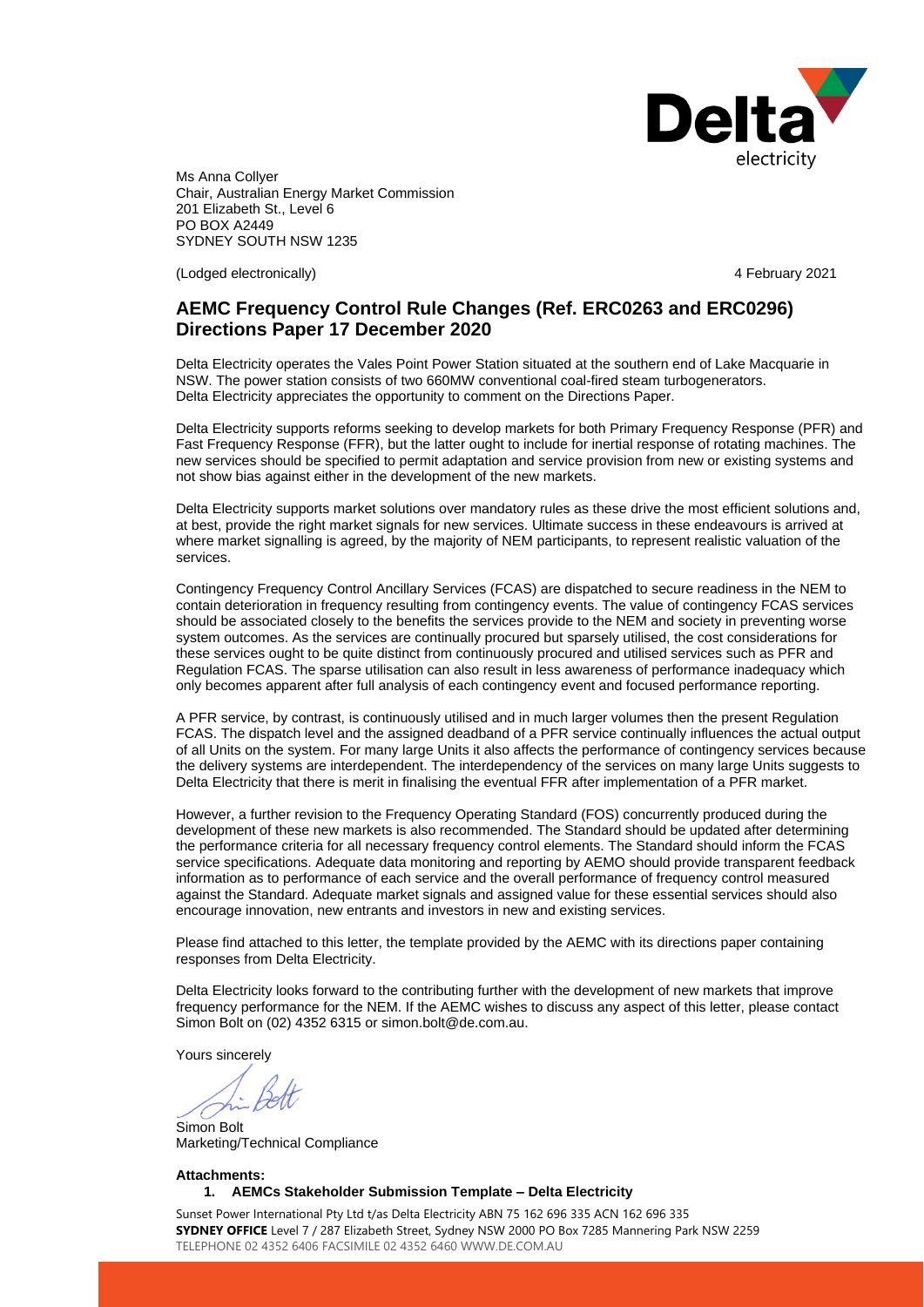



# **Directions paper – Frequency control rule changes** STAKEHOLDER SUBMISSION TEMPLATE

The template below has been developed to enable stakeholders to provide their feedback on specific questions that the AEMC has identified in the directions paper for the frequency control rule changes.

The rule changes discussed in the frequency control directions paper are:

- AEMO Primary frequency response incentive arrangements (ERC0263) Infigen Energy Fast frequency response market ancillary
- service (ERC0296)

This template is designed to assist stakeholders provide valuable input on the questions the AEMC has identified in the directions paper. However, it is not meant to restrict any other issues that stakeholders would like to provide feedback on.

Given the breadth of issues discussed in the directions paper, it is not expected that all stakeholders respond to all the questions in this template. Rather, stakeholders are encouraged to answer any and all relevant questions.

## **SUBMITTER DETAILS**

| <b>ORGANISATION:</b> |               | Delta Electricity            |
|----------------------|---------------|------------------------------|
|                      | <b>NAME:</b>  | Simon Bolt                   |
| <b>CONTACT</b>       | <b>EMAIL:</b> | simon.bolt@de.com.au         |
|                      | <b>PHONE:</b> | 02 4352 6315 or 0418 663 110 |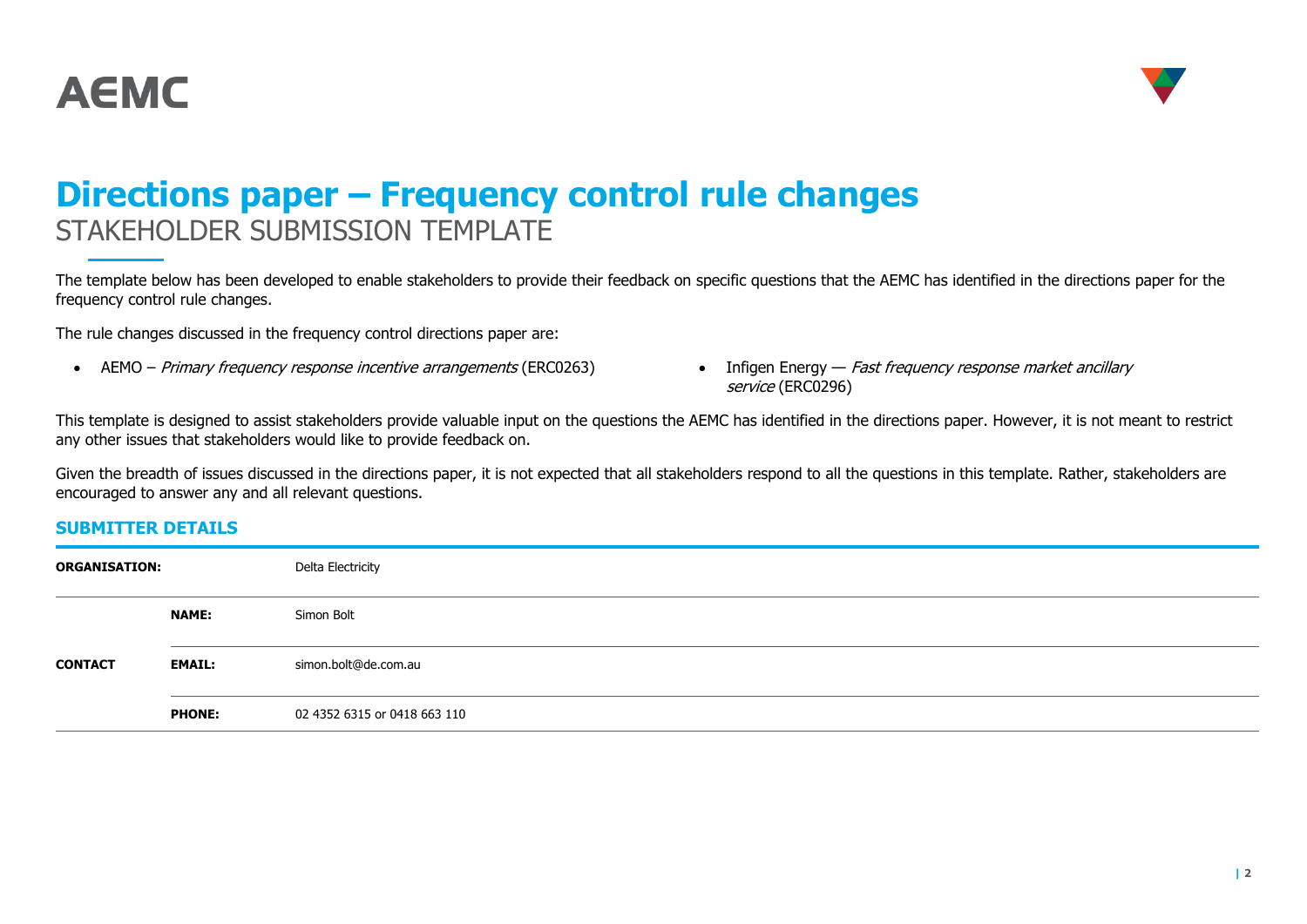

# **CHAPTER 4** – FAST FREQUENCY RESPONSE MARKET ANCILLARY SERVICE

#### **Question 1: Section 4.5.3 – PROBLEM DEFINITION AND REFORM OBJECTIVE — FFR RULE CHANGE**

| What are stakeholders' views on the problem definition and reform objective for<br>FFR as set out in section 4.5.3 of the directions paper? | Regarding the third dot point regarding increasing inefficiency in market outcomes, Delta Electricity<br>expects the decline in inertia over the next decade will become more apparent when:<br>synchronous machines retire - this is expected to have a large step change impact at<br>each retirement.<br>OR.<br>during times of high intermittent generation dispatch at times of higher demand when<br>larger (than usual) numbers of remaining synchronous machines out of service; It is not<br>particularly apparent to Delta Electricity that each remaining synchronous machine will<br>contribute less inertial reaction. If a rotating machine is in service but on low load, it still<br>provides inertia. Planned outages of each remaining synchronous machine, in general, are<br>not expected to increasingly occur in number or duration except perhaps in the months<br>nearing each anticipated and reported retirement date. |
|---------------------------------------------------------------------------------------------------------------------------------------------|--------------------------------------------------------------------------------------------------------------------------------------------------------------------------------------------------------------------------------------------------------------------------------------------------------------------------------------------------------------------------------------------------------------------------------------------------------------------------------------------------------------------------------------------------------------------------------------------------------------------------------------------------------------------------------------------------------------------------------------------------------------------------------------------------------------------------------------------------------------------------------------------------------------------------------------------------|
|                                                                                                                                             | Therefore, it is perhaps relevant to suggest that the FFR reform timeframe should focus on<br>schedules that result in implementation ready to meet scheduled retirement dates.                                                                                                                                                                                                                                                                                                                                                                                                                                                                                                                                                                                                                                                                                                                                                                  |

#### **Question 2: Section 4.7.1 – FFR PROCUREMENT**

|                                                                                                                                                                                                                                                                                                                                                                           | Procurement Arrangement                                       | Advantages                                                                                                                                                                                                                                                                | Disadvantages                                                                                                                                                                                                                                                   |
|---------------------------------------------------------------------------------------------------------------------------------------------------------------------------------------------------------------------------------------------------------------------------------------------------------------------------------------------------------------------------|---------------------------------------------------------------|---------------------------------------------------------------------------------------------------------------------------------------------------------------------------------------------------------------------------------------------------------------------------|-----------------------------------------------------------------------------------------------------------------------------------------------------------------------------------------------------------------------------------------------------------------|
| In relation to the discussion of potential procurement arrangements for FFR<br>services in section 4.7.1 of the directions paper:<br>What are stakeholders' views on the pros and cons of establishing new<br>FCAS market arrangements for FFR services versus revising the existing<br>arrangements to incorporate FFR within the fast raise and fast lower<br>services? | Establishing new FCAS market<br>arrangements for FFR services | Can be defined to target<br>exactly what is theoretically<br>required.<br>If it can be coordinated well<br>with existing FCAS controllers,<br>the targeted new market can<br>be specifically dispatched,<br>tuned and used to fine tune<br>inertia-like system reactions. | May need more complicated<br>Rule changes.<br>May produce more potential<br>for uncoordinated reactions<br>not fully controlled with all<br>existing conventional<br>controllers and which<br>subsequently increases<br>instability rather than<br>reducing it. |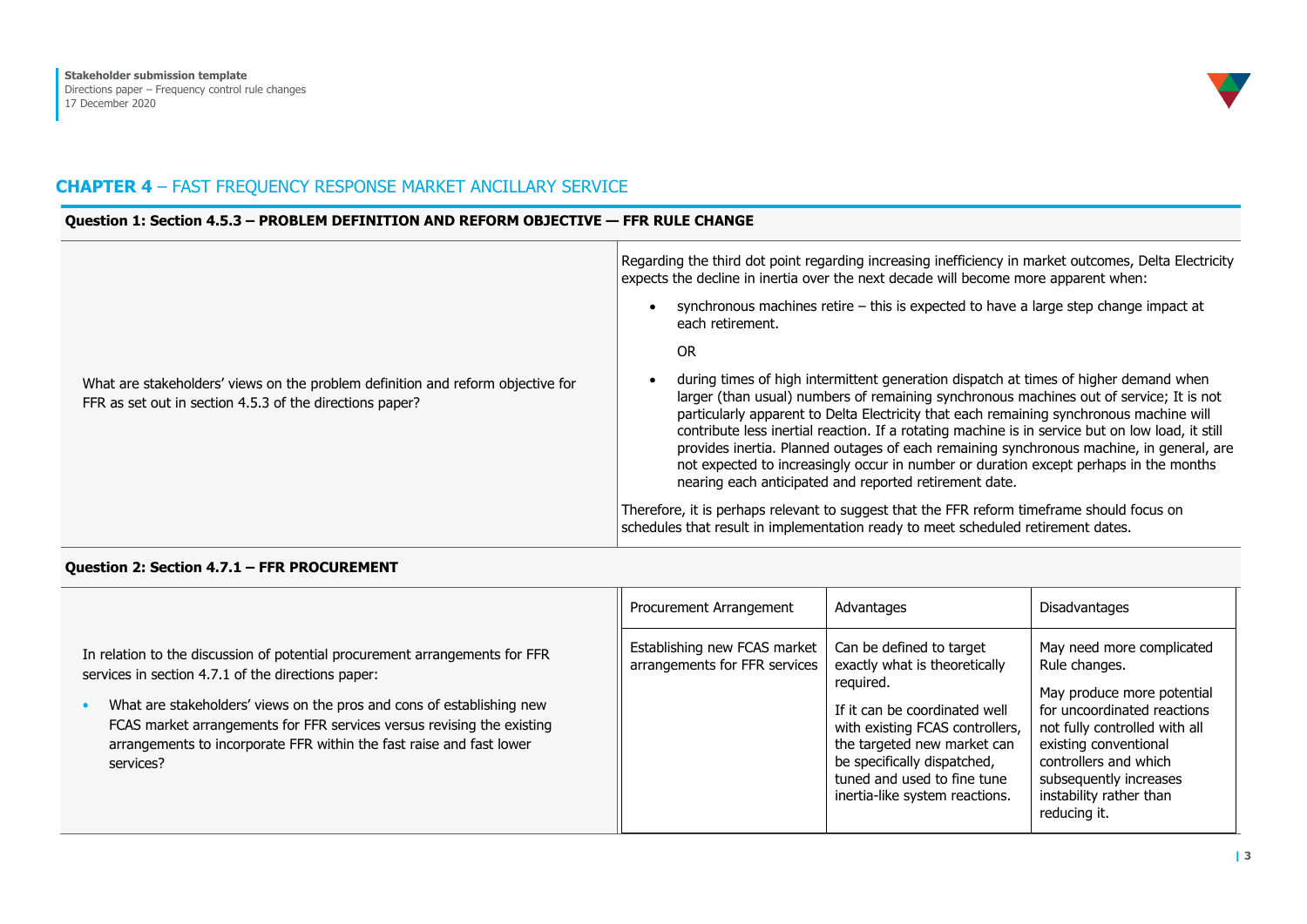

|                                                                                                              |                                                                                                                                                                                                                                                                                                                                                                                                                                                                        | May impose cost related<br>impacts on existing<br>technology that cannot easily<br>be modified to provide and<br>compete for FFR<br>remuneration.                                                                                                                                                                                                              |
|--------------------------------------------------------------------------------------------------------------|------------------------------------------------------------------------------------------------------------------------------------------------------------------------------------------------------------------------------------------------------------------------------------------------------------------------------------------------------------------------------------------------------------------------------------------------------------------------|----------------------------------------------------------------------------------------------------------------------------------------------------------------------------------------------------------------------------------------------------------------------------------------------------------------------------------------------------------------|
|                                                                                                              |                                                                                                                                                                                                                                                                                                                                                                                                                                                                        | Another market that all<br>participants have to observe,<br>react to and manage adding<br>to an already complex series<br>of FCAS markets.                                                                                                                                                                                                                     |
|                                                                                                              |                                                                                                                                                                                                                                                                                                                                                                                                                                                                        | Theoretical perfection in FFR<br>response may not blend with<br>other controllers. Multiple<br>controllers with different<br>objectives still need to be<br>coordinated to meet the<br>overall frequency control<br>objective.                                                                                                                                 |
| Revising the existing<br>arrangements to incorporate<br>FFR within the fast raise and<br>fast lower services | Simpler in implementation<br>that could be performed by a<br>revision to AEMOs MASS.<br><b>Blending controller</b><br>expectations to produce an<br>overall frequency response<br>outcome is more practically<br>achievable and will more<br>naturally coordinate.<br>Many existing 6 and 60s<br>proportional services are<br>generally supplied from the<br>same controllers and it is<br>considered sensible to<br>combine them into one<br>service. The same may be | Resultant service may be<br>limited in delivery by having<br>to combine faster delivery<br>from new technology in an<br>economic dispatch that is<br>combined with expectations<br>from slower existing<br>controllers.<br>More challenging to<br>accommodate all economic<br>cost rationale within a<br>combined "fast & FFR<br>Raise/Lower" market services. |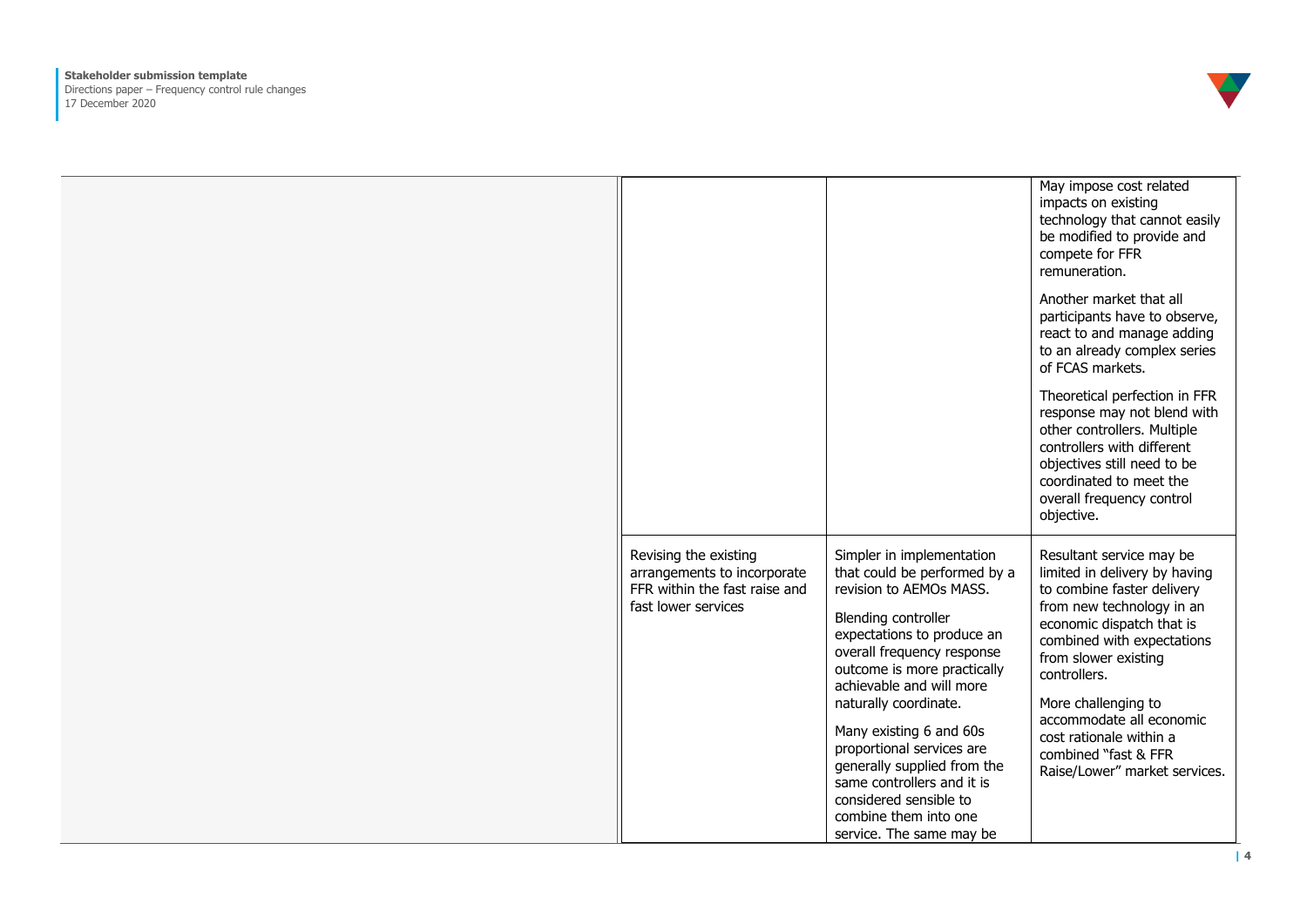

|           |                                                                                                                                                                             |                                                                                                                                                                                                                                                                                                                                                                                                                                                                                                                                                                                                                                                                                                                                                                                                                                                                                                                                                                                                                                                                                                                                                                                                                                                                                                                                                                                                                                                                                                                                                                                                                                                                                                                                                                                                                              | true for the desired impact<br>from proportional FFR. |                                                                                                                                                                                                                                                                                                                                                                                                                                            |
|-----------|-----------------------------------------------------------------------------------------------------------------------------------------------------------------------------|------------------------------------------------------------------------------------------------------------------------------------------------------------------------------------------------------------------------------------------------------------------------------------------------------------------------------------------------------------------------------------------------------------------------------------------------------------------------------------------------------------------------------------------------------------------------------------------------------------------------------------------------------------------------------------------------------------------------------------------------------------------------------------------------------------------------------------------------------------------------------------------------------------------------------------------------------------------------------------------------------------------------------------------------------------------------------------------------------------------------------------------------------------------------------------------------------------------------------------------------------------------------------------------------------------------------------------------------------------------------------------------------------------------------------------------------------------------------------------------------------------------------------------------------------------------------------------------------------------------------------------------------------------------------------------------------------------------------------------------------------------------------------------------------------------------------------|-------------------------------------------------------|--------------------------------------------------------------------------------------------------------------------------------------------------------------------------------------------------------------------------------------------------------------------------------------------------------------------------------------------------------------------------------------------------------------------------------------------|
| $\bullet$ | Do stakeholders agree that the existing arrangements for contingency<br>FCAS provide an appropriate model for FFR market arrangements?                                      | The existing market constructs requiring AEMO to procure contingency FCAS to satisfy the<br>obligations bestowed upon them by the Rules to control frequency and to ensure the Frequency<br>Operating standard is met are the appropriate model.<br>However, the existing services specified by the AEMO MASS have, since inception in 2001, been<br>more demanding of data capturing and theoretically preferred response calculations than being a<br>technical description of the preferred service control block diagrams which would provide clarity,<br>practical reasoning and the necessary engineering guidance and criteria to control design<br>specialists as to what the frequency controllers are meant to be doing. A greater incorporation of<br>practical control engineering advice into the specification is required even if the FFR is not an<br>eventual inclusion and the latest review of the MASS by AEMO will provide opportunity for this<br>the overall objective must be the level of coordinated control that the market is prepared to<br>support in pursuit of the best technical quality with minimised security risks at the<br>lowest acceptable cost for the services. The present FOS was already being met prior to<br>may be except to say that it generally is accepted that the control was trending to poorer quality,<br>less predictability of balance and greater potential costs resulting from non-contingent events.<br>Mandatory PFR has over delivered in narrowing the overall frequency result to a tighter control<br>band but has not addressed the increased variability in the second-to-second performance. A<br>frequency standard which identifies the costs of all unwanted variability and guides the market as<br>to the value in smoothing it is recommended. |                                                       | improvement. Inclusion of a PFR market service and FFR into the MASS is considered possible but<br>mandatory PFR and it remains unclear what the true actual costs of no FFR and wider PFR support                                                                                                                                                                                                                                         |
| $\bullet$ | What are stakeholders' views on how each of the proposed<br>procurement arrangements for FFR would interact with the<br>arrangements for the existing contingency services? | Procurement Arrangement<br>Establishing new FCAS market arrangements<br>for FFR services                                                                                                                                                                                                                                                                                                                                                                                                                                                                                                                                                                                                                                                                                                                                                                                                                                                                                                                                                                                                                                                                                                                                                                                                                                                                                                                                                                                                                                                                                                                                                                                                                                                                                                                                     |                                                       | Interaction with existing contingency services<br>Existing uncompensated inertial reactions and<br>existing Fast services are already coordinated<br>by nature of proportional controllers and the<br>mechanics of spinning machines i.e., the<br>governor reaction is coupled to the turbine<br>and responds accordingly. Hence there should<br>be no impact on existing machines from a fast<br>service permitted from their own inertia |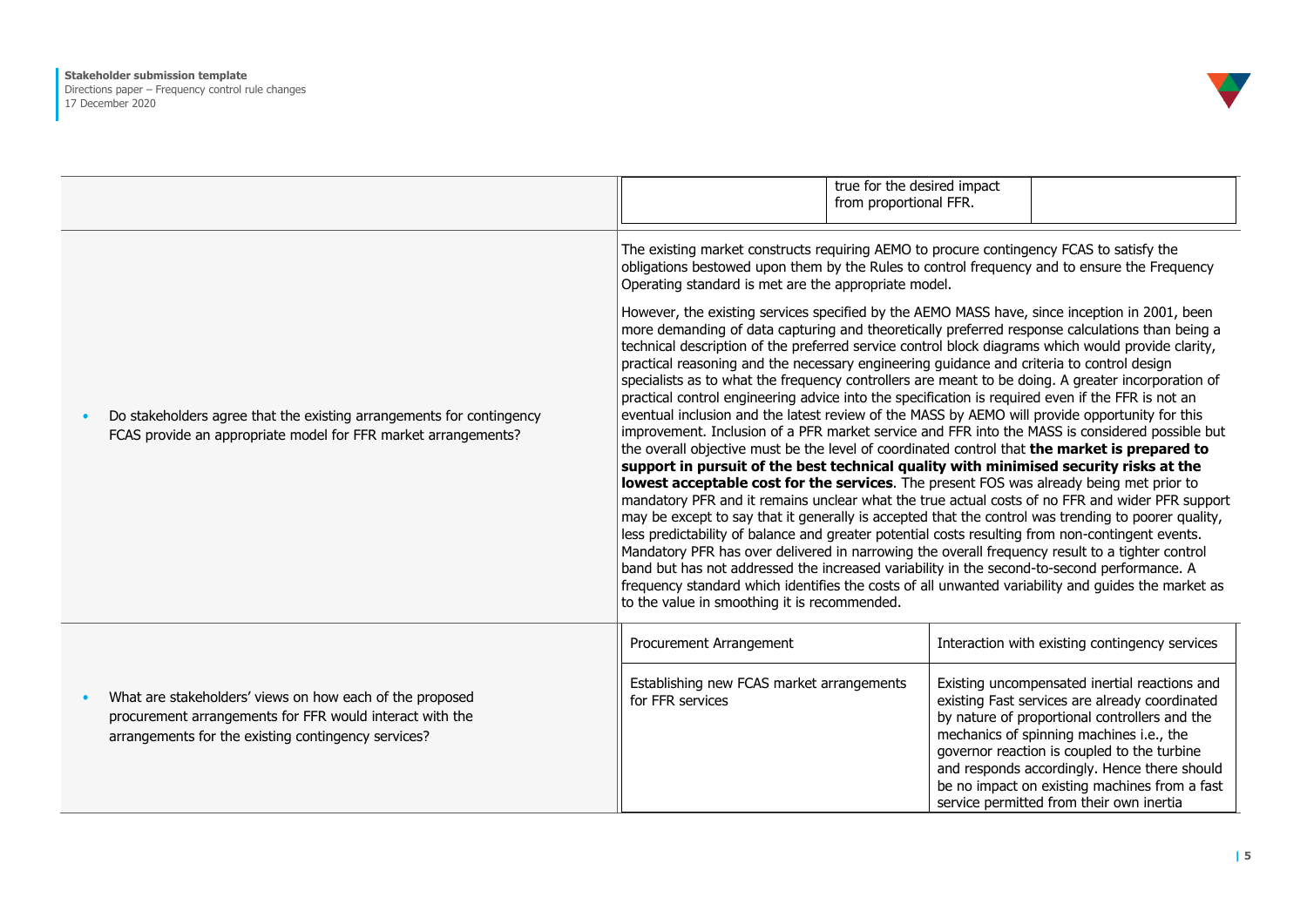

|                                                                                                                               |                                                                                                                                                                                                                                                                                                                                                                                                                                                                                                                                                                                                                                                                                                                                                           | capability from a new FFR market if one is<br>designed to permit inertia.                                                                                                                                                              |
|-------------------------------------------------------------------------------------------------------------------------------|-----------------------------------------------------------------------------------------------------------------------------------------------------------------------------------------------------------------------------------------------------------------------------------------------------------------------------------------------------------------------------------------------------------------------------------------------------------------------------------------------------------------------------------------------------------------------------------------------------------------------------------------------------------------------------------------------------------------------------------------------------------|----------------------------------------------------------------------------------------------------------------------------------------------------------------------------------------------------------------------------------------|
|                                                                                                                               | Revising the existing arrangements to<br>incorporate FFR within the fast raise and fast<br>lower services                                                                                                                                                                                                                                                                                                                                                                                                                                                                                                                                                                                                                                                 | Including the FFR within existing fast raise and<br>lower provides a more direct "coupling" of<br>technical reactions with other services as long<br>as the specification requires the coordinated<br>delivery within the one service. |
|                                                                                                                               | However, in general and applicable to new FFR technology, simulated inertial reactions from new<br>technology that are not adequately designed to specifically respond to local, intra and inter-<br>regional synchronous machines, Automatic Voltage Regulators (AVRs) and governors may result in<br>unusual interactions with and reactions from various synchronous machines. The reactions of<br>conventional machines to emerging quantities of new technology could disrupt stability, instead of<br>improving it, by the introduction of complex uncoordinated transient reactions. The emergence of<br>and dispatch of large MW capacities of these controllers may require modifications to be required<br>to components all existing machines. |                                                                                                                                                                                                                                        |
| Are there any aspects of the existing contingency FCAS arrangements<br>that should be varied for procurement of FFR services? | If FFR is to be included within the fast service, it should not be mandatory that each fast service<br>have FFR capability that meets the technical specification eventually developed in the MASS. Many<br>existing Fast services are directly coupled with the natural inertial reaction of a spinning machine<br>suggesting common sense that inertia be permitted as a form of FFR. That reaction as it currently<br>is should be "grandfathered" to be accepted without imposing inefficient delivery of standard<br>technical information that is implied by the design of rotating mass of known dimensions and<br>weight.                                                                                                                         |                                                                                                                                                                                                                                        |

## **Question 3: Section 4.7.2 – FFR PRICING ARRANGEMENTS**

| In relation to the discussion of potential pricing arrangements for FFR services in<br>section 4.7.2 of the directions paper: | Advantages                                                                                                                                                                          | Disadvantages                                                                                                   |
|-------------------------------------------------------------------------------------------------------------------------------|-------------------------------------------------------------------------------------------------------------------------------------------------------------------------------------|-----------------------------------------------------------------------------------------------------------------|
| What are stakeholders' views on the pros and cons of maintaining the<br>existing FCAS pricing arrangements for FFR services?  | Limited reconfiguration to existing systems<br>Levels the playing field to avoid faster but<br>over-shooting performers from claiming<br>better performance when they have actually | May result in disincentives and lack of FFR<br>delivery if faster performers are not<br>encouraged in some way. |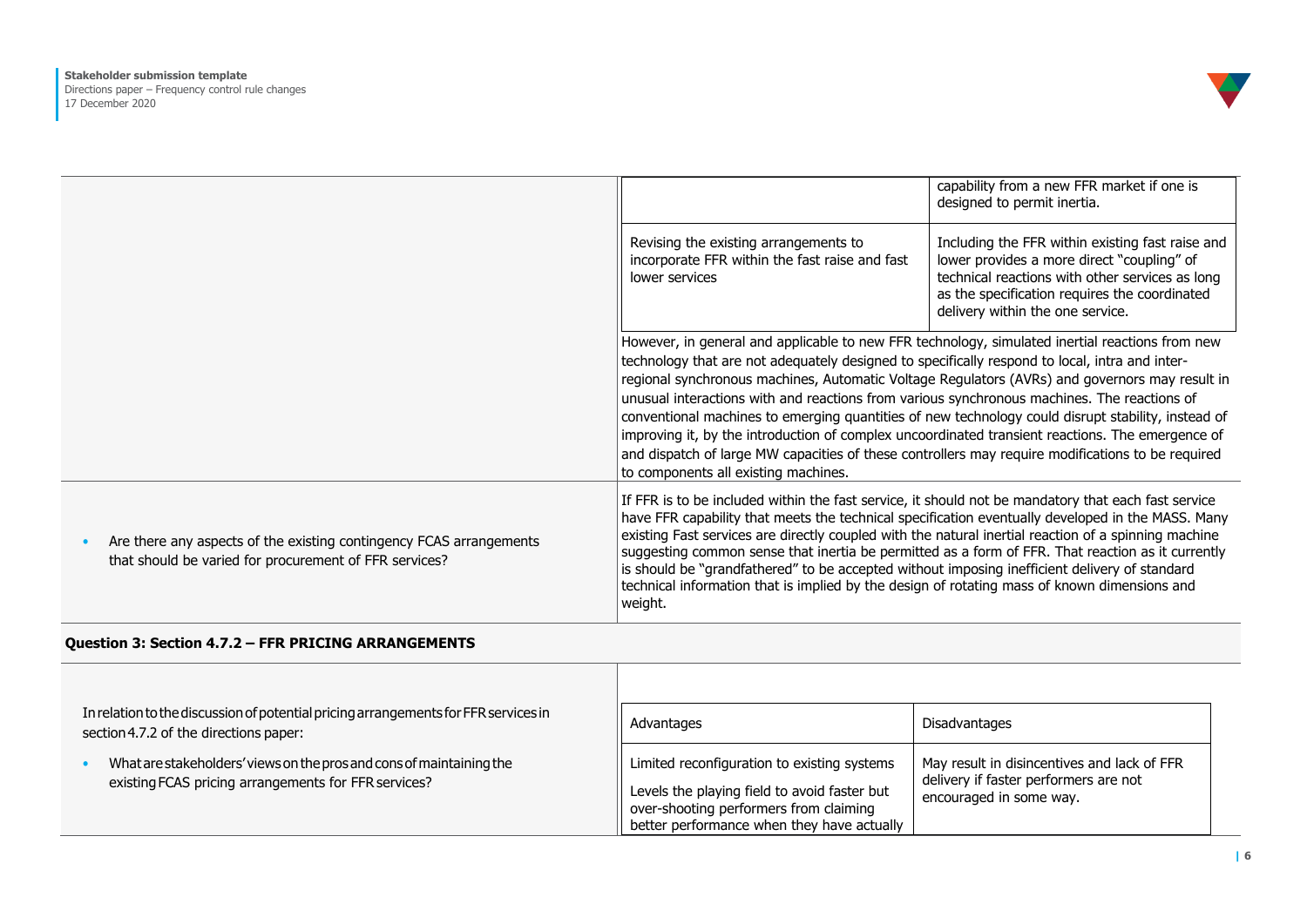

|           |                                                                                                                                                             | over delivered and suppressed market<br>delivery from slower but correctly<br>proportioned and compliant performers.                                                                                                                                                                                                                                                                                                                                                                                                                                                                                                                                                                                                                                                                                                                                                                                                                                                                                                                                                                                                                                                                                                                                                                                                                                                                                                                                                                                                               |                                                                                                                                                                                                     |  |
|-----------|-------------------------------------------------------------------------------------------------------------------------------------------------------------|------------------------------------------------------------------------------------------------------------------------------------------------------------------------------------------------------------------------------------------------------------------------------------------------------------------------------------------------------------------------------------------------------------------------------------------------------------------------------------------------------------------------------------------------------------------------------------------------------------------------------------------------------------------------------------------------------------------------------------------------------------------------------------------------------------------------------------------------------------------------------------------------------------------------------------------------------------------------------------------------------------------------------------------------------------------------------------------------------------------------------------------------------------------------------------------------------------------------------------------------------------------------------------------------------------------------------------------------------------------------------------------------------------------------------------------------------------------------------------------------------------------------------------|-----------------------------------------------------------------------------------------------------------------------------------------------------------------------------------------------------|--|
|           |                                                                                                                                                             | Advantages                                                                                                                                                                                                                                                                                                                                                                                                                                                                                                                                                                                                                                                                                                                                                                                                                                                                                                                                                                                                                                                                                                                                                                                                                                                                                                                                                                                                                                                                                                                         | Disadvantages                                                                                                                                                                                       |  |
|           |                                                                                                                                                             | Allows one way of recognising faster<br>performance in the compensation system.                                                                                                                                                                                                                                                                                                                                                                                                                                                                                                                                                                                                                                                                                                                                                                                                                                                                                                                                                                                                                                                                                                                                                                                                                                                                                                                                                                                                                                                    | Complexity of pricing methodology,<br>settlement and audit.                                                                                                                                         |  |
| $\bullet$ | What are stakeholders' views on the potential prosand consof incorporating<br>performance-based multipliers into the pricing arrangements for FFR services? |                                                                                                                                                                                                                                                                                                                                                                                                                                                                                                                                                                                                                                                                                                                                                                                                                                                                                                                                                                                                                                                                                                                                                                                                                                                                                                                                                                                                                                                                                                                                    | Pricing with performance-based multipliers is<br>not currently employed in the existing<br>services and would therefore require<br>incorporation and adoption in ALL FCAS<br>services not just FFR. |  |
|           |                                                                                                                                                             |                                                                                                                                                                                                                                                                                                                                                                                                                                                                                                                                                                                                                                                                                                                                                                                                                                                                                                                                                                                                                                                                                                                                                                                                                                                                                                                                                                                                                                                                                                                                    | Faster overshooting performance is not<br>necessarily better or fair performance to be<br>rewarded.                                                                                                 |  |
|           | Do stakeholders have any other comments or suggestions in relation to the<br>pricing arrangements for FFR services?                                         | The merger of FFR and Fast FCAS services and an acceptable use of pricing multipliers to support<br>better performance or assign larger emphasis or a form of co-optimisation to the sub-service that is<br>preferred at any given dispatch interval is one avenue of reform worth considering for FCAS. A<br>similar system could also be designed and adopted for PFR Incentivisation by way of a merger<br>between Regulation FCAS and a marketised PFR using a similar construct but perhaps different<br>multipliers. The multipliers may depend on the amount of MWs that is required between the<br>distinct services contained with the one service in any given dispatch interval. e.g., if the required<br>amount of FFR and Fast service is considered to be equal in terms of MWs then the pricing<br>multipliers could be 0.5 times "Fast & FFR" price for each sub-component. Similarly, if the amount<br>of required PFR compared to Regulation FCAS is in a ratio of 9 to 1 of regulation FCAS then PFR<br>could be assigned 90% of a combined PFR/Regulation market price. Whether these examples are<br>appropriate depends on whether the amounts required of different sub-services in a combined<br>service can always be coupled to be required in a proportionally based way. If the dispatch<br>objectives and targets cannot be effectively coupled in modelling expectations, or more<br>importantly, for the majority of usual dispatch, then it is likely that separated services will be<br>required. |                                                                                                                                                                                                     |  |

#### **Question 4: Section 4.7.3 – FFR COST ALLOCATION**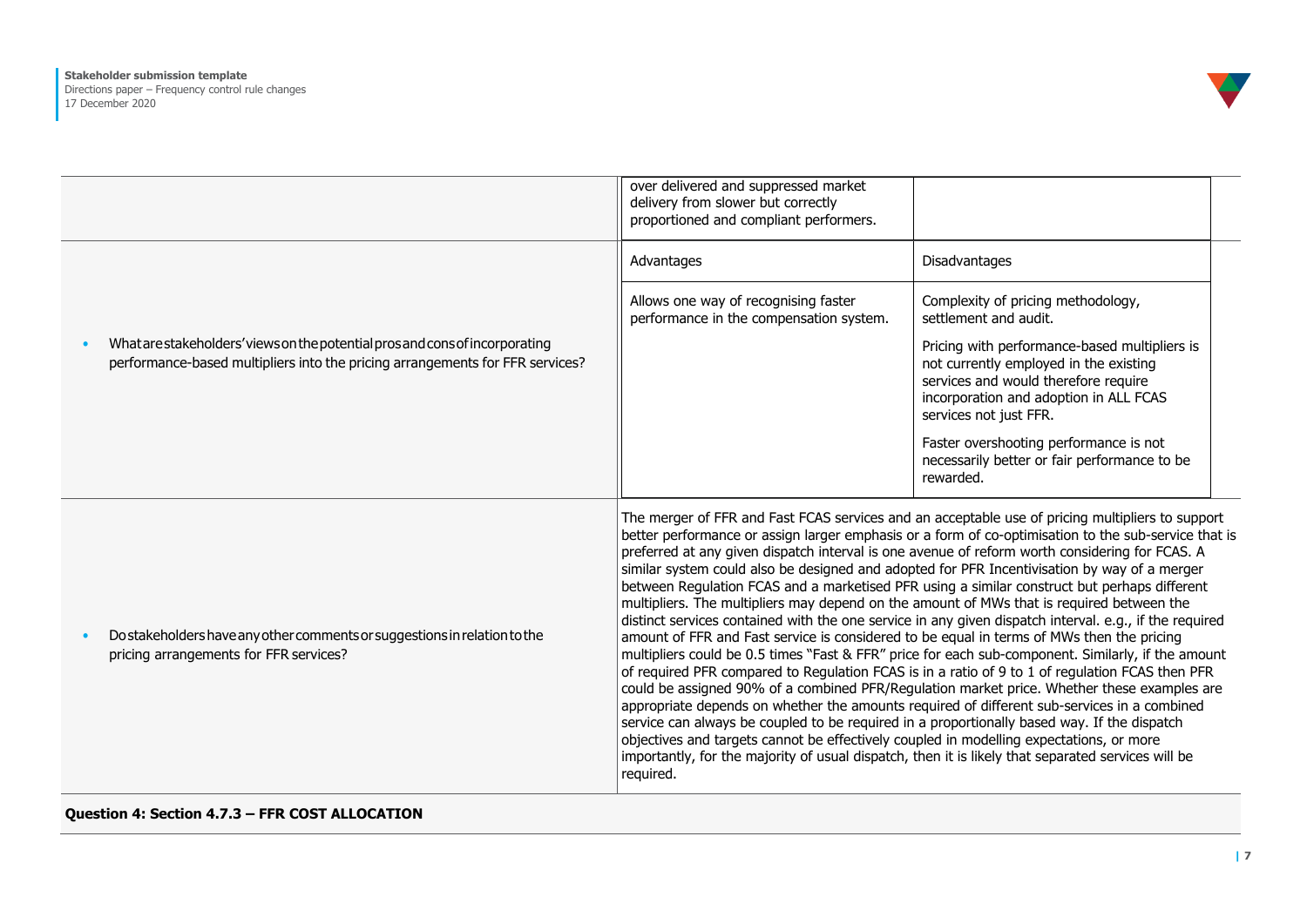

| In relation to the discussion of arrangements for the allocation of costs associated<br>with FFR services set out in section 4.7.3 of the directions paper:<br>What are stakeholders' views on the arrangements for the allocation of costs<br>for FFR services? | The existing allocation for contingency services is simplistic but simplicity promotes efficiency in the<br>market mechanisms if the basic premise remains generally correct for the majority of<br>circumstances that generators pay for raising services and market customers for lowering services.<br>Whilst the AEMC's directions paper is wishing to consider the allocation, the FFR Rule change, if<br>used to consider a change, would extend such a change in allocations to all contingency services.                                                                                                                                                                                                                                                                                                                                                                              |
|------------------------------------------------------------------------------------------------------------------------------------------------------------------------------------------------------------------------------------------------------------------|-----------------------------------------------------------------------------------------------------------------------------------------------------------------------------------------------------------------------------------------------------------------------------------------------------------------------------------------------------------------------------------------------------------------------------------------------------------------------------------------------------------------------------------------------------------------------------------------------------------------------------------------------------------------------------------------------------------------------------------------------------------------------------------------------------------------------------------------------------------------------------------------------|
| Would it be appropriate for the cost of FFR services to be allocated in a similar way<br>to the existing arrangements for the allocation of contingency FCAS costs?                                                                                              | Yes. Until such time as more defined rationale for pinpointing direct causers for all second-to-<br>second frequency reactions the simple system used remains preferred.<br>It is also considered possible that the existing FCAS design and the potential FFR add on, being<br>largely designed around theoretically based expectations for what machines should do may actually<br>be resulting in individual FCAS category causation due to over or under reactions from<br>uncoordinated controllers including, on occasions, the AEMO Automatic Generator Controller (AGC).<br>It is considered better identify and fix any lack of coordination between physical controllers first,<br>then redesign the MASS to be more technically correct for how machines actually respond and<br>then, when and if these are both completed, reconsider reforming cost allocations in more detail. |
| Question 5: Section 4.8 - ISSUES FOR CONSIDERATION - FFR                                                                                                                                                                                                         |                                                                                                                                                                                                                                                                                                                                                                                                                                                                                                                                                                                                                                                                                                                                                                                                                                                                                               |
|                                                                                                                                                                                                                                                                  | Delta Electricity is not convinced that fast tracking an FFR market into existence is urgently<br>required before the end of 2021 or even before 2023 but does support consideration of one,<br>including for inertial reactions of existing machines, in the overall redesign of FCAS following<br>to collection of cofficient and the description of continued that the colt the INFINITY of Coffettion and                                                                                                                                                                                                                                                                                                                                                                                                                                                                                 |

ArestakeholdersawareofanyadditionalissuesthattheCommissionshouldtakeinto account in developing market ancillary service arrangements for FFR?

completion of reforms and implementation of systems that incentivise PFR in an efficient and effective way.

The existing **contingency** FCAS services are not considered to be dysfunctional by Delta Electricity except in the following ways:

- MASS specifications of the performance required:
	- o focused on a complex assessment separating into distinct mathematical baskets the reactions of a common proportional controller using data measured and stored by data recorders and data measurement devices.
	- o In a single proportional controller providing more than one service, its response is largely determined by the size of the frequency deviation but is also dependent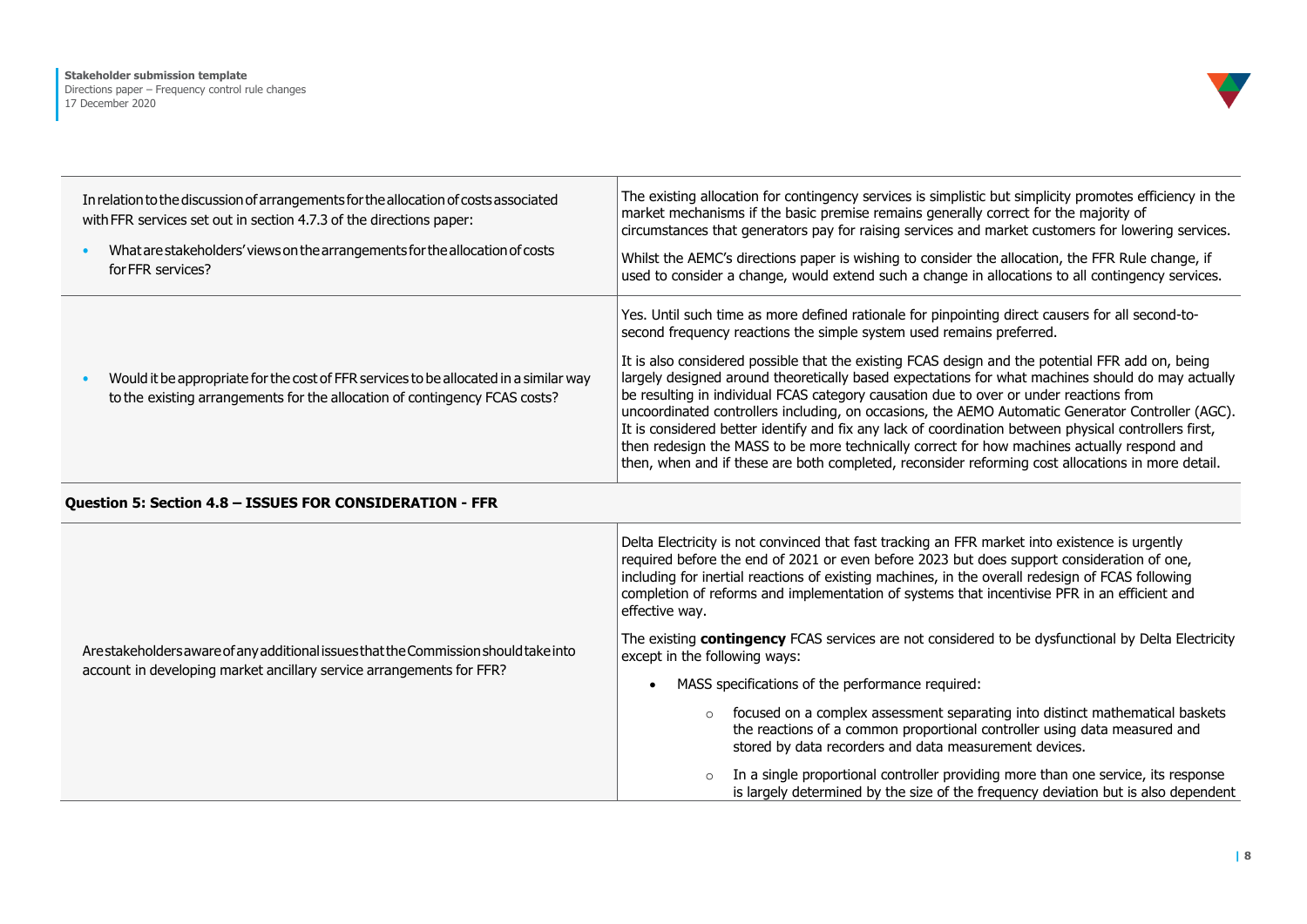

|                                                                                                                                                                                                                                                                                                               | on Network conditions which vary whether the disturbance is near or far from<br>the Unit.                                                                                                                                                                                                                                                                                                                                                                                                                                                                                                                                                                                                                                                                                                                                                                                                                                                                                                                                   |
|---------------------------------------------------------------------------------------------------------------------------------------------------------------------------------------------------------------------------------------------------------------------------------------------------------------|-----------------------------------------------------------------------------------------------------------------------------------------------------------------------------------------------------------------------------------------------------------------------------------------------------------------------------------------------------------------------------------------------------------------------------------------------------------------------------------------------------------------------------------------------------------------------------------------------------------------------------------------------------------------------------------------------------------------------------------------------------------------------------------------------------------------------------------------------------------------------------------------------------------------------------------------------------------------------------------------------------------------------------|
|                                                                                                                                                                                                                                                                                                               | Mandatory PFR continuously in operation also retards the performance of<br>interdependent systems depending on whether the PFR system is in the process<br>of restoring frequency in the same or opposite direction to a sudden contingency<br>service requirement.                                                                                                                                                                                                                                                                                                                                                                                                                                                                                                                                                                                                                                                                                                                                                         |
|                                                                                                                                                                                                                                                                                                               | Inadequate preparation and response-time reactions/adjustments for regional separations<br>$\bullet$<br>and no preparation for regionally based FCAS safety nets in the event of separation<br>events.                                                                                                                                                                                                                                                                                                                                                                                                                                                                                                                                                                                                                                                                                                                                                                                                                      |
|                                                                                                                                                                                                                                                                                                               | Inadequate re-evaluations of load relief assumptions, used in the dispatch arithmetic, to<br>cater for the transient emergence and growth of roof top solar system capacities on the<br>demand side of the market that, in the review of frequency events outside the NOFB,<br>appears to be able to produce N-2 (and growing) impacts due to over-sensitive inverter<br>protection reactions that drop out large clusters of roof top generation when frequency<br>events occur.                                                                                                                                                                                                                                                                                                                                                                                                                                                                                                                                           |
|                                                                                                                                                                                                                                                                                                               | See notes below on the staging and implementation of FFR                                                                                                                                                                                                                                                                                                                                                                                                                                                                                                                                                                                                                                                                                                                                                                                                                                                                                                                                                                    |
| Question 6: Section 4.8.1 - VALUATION OF INERTIAL RESPONSE                                                                                                                                                                                                                                                    |                                                                                                                                                                                                                                                                                                                                                                                                                                                                                                                                                                                                                                                                                                                                                                                                                                                                                                                                                                                                                             |
| In relation to the potential arrangements for the valuation of inertial response<br>described in section 4.8.1 of the directions paper:<br>What are stakeholders' views on the valuation of inertial response as<br>part of the contingency services, including the proposed new FFR<br>contingency services? | Valuation of inertial responses is more difficult than simply meeting Frequency Control objectives<br>because the inertial reactions, if insufficient, substantially increase the risk of more non-<br>contingency system events and, therefore, the risk of system collapse and system black. If a<br>reasonable methodology is proposed that draws into the valuation the likelihood that insufficient<br>inertia increases the risks of larger quantities of unserved energy and increases the risks of<br>economic impacts from black systems, it may increase the value assigned to inertial responses and<br>improve the market incentives for service providers of an inertia service. However, all Contingency<br>Services are actually purchased as a means of curtailing risks of larger system disturbances and/or<br>system black conditions and, viewed from this perspective, inertia fits in well as being a<br>Contingency service and is also faster in application than the current Fast 6s services are. |
| Whatarestakeholders'viewsonthecurrentgovernancearrangementsfor<br>contingency services; where the detailed service specification is determined<br>by AEMO and documented in the MASS? (Is it appropriate for the NER to<br>provide further quidance on how inertial response should be considered in          | The Market Ancillary Services Specification (MASS) and the NER 3.11.2(b) should more directly<br>state that the MASS purpose is to define the specification of control services that support the<br>objectives of the Frequency Operating Standard (FOS). The FOS should also be referred to by any                                                                                                                                                                                                                                                                                                                                                                                                                                                                                                                                                                                                                                                                                                                         |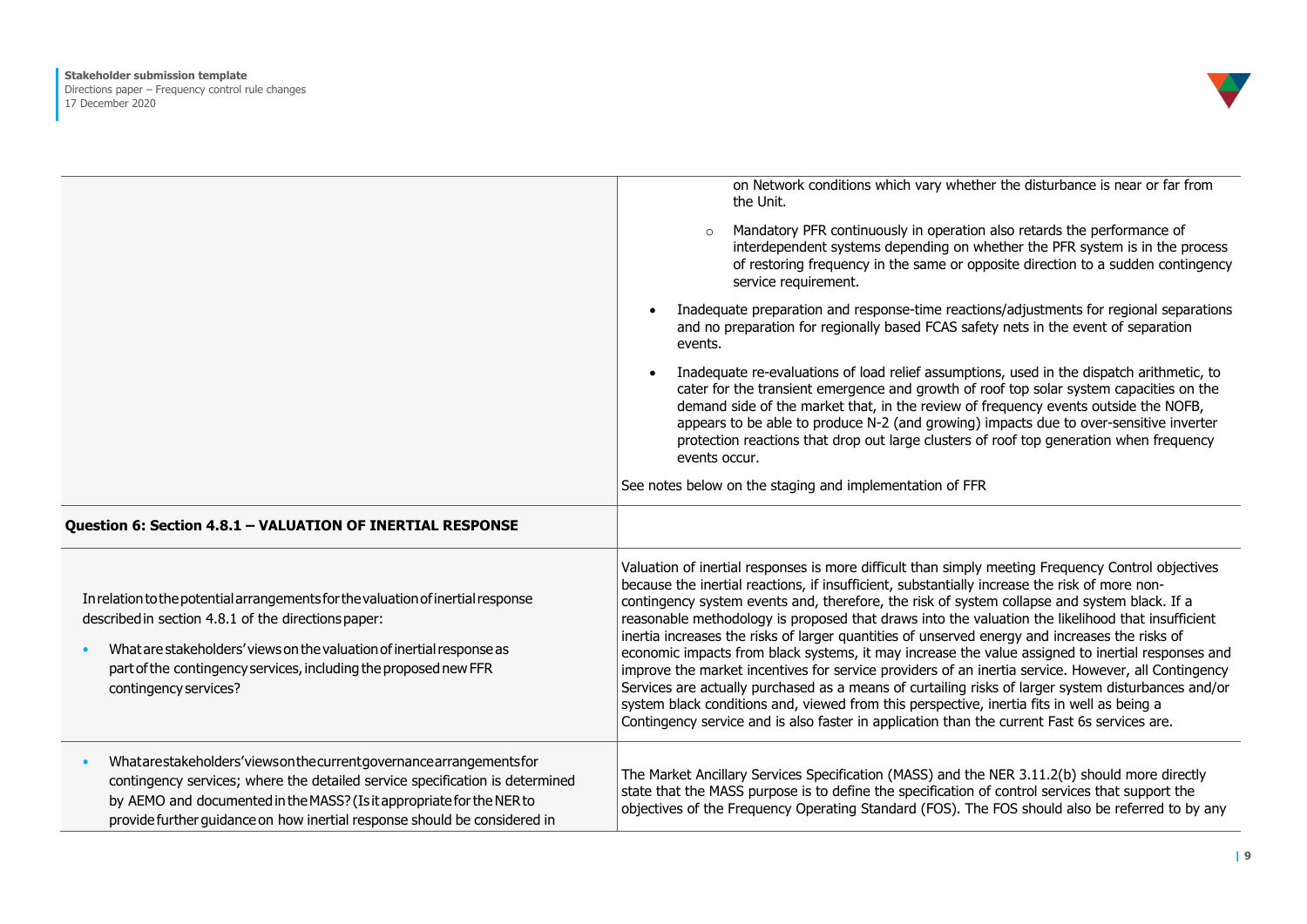

| the MASS?) | protection systems that fall outside the control expectations covered by the MASS and the MASS<br>should also acknowledge the existence of all other protection systems that it is not specifying.<br>More recent desires for frequency control, such as PFR and better quality of frequency second-to-<br>second, which may assist an operator meet other obligations in its control of frequency, should be<br>considered and included for in a FOS consultation process, allowing illumination of the relevant<br>issues and a determination of the appropriate balance between economic and engineering risk.<br>Outside of the frequency controllers specified by the MASS, there are still other protection systems<br>for frequency conditions that the NEM operator and TNSPs have that protect the system for<br>inadequate frequency control including protections designed to shed portions of market load to<br>avoid system collapse. |
|------------|----------------------------------------------------------------------------------------------------------------------------------------------------------------------------------------------------------------------------------------------------------------------------------------------------------------------------------------------------------------------------------------------------------------------------------------------------------------------------------------------------------------------------------------------------------------------------------------------------------------------------------------------------------------------------------------------------------------------------------------------------------------------------------------------------------------------------------------------------------------------------------------------------------------------------------------------------|
|            | The MASS also requires revision to better inform control engineers in the design of control systems<br>that provide the services. Delta Electricity recommends AEMO be encouraged to consult with<br>industry control design specialist consultants to obtain the best technical advice on what the MASS<br>needs to become a better technical guide to expert designers of frequency controllers.                                                                                                                                                                                                                                                                                                                                                                                                                                                                                                                                                 |
|            | The economic and engineering objectives for frequency control should be fully contained within the<br>Frequency Operating Standards and be referenced by the MASS and by AEMO in its dispatch of and<br>reporting of FCAS performance so that technical designers and operators always understand that<br>although better controllers with more complexity, faster and more damped response and a greater<br>quality of steadiness are possibly able to be designed, only designs that result in the required<br>frequency operating standard being achieved are required.                                                                                                                                                                                                                                                                                                                                                                         |
|            | An adequately defined standard, supported by adequately designed services, evaluated by suitably<br>efficient monitoring and reporting that feeds information that guides operators in adjustments of<br>assumptions and required dispatch quantities ought to be able to control frequency effectively to<br>the required standard and, if not, provide suitable data and information as to how the standard<br>needs revising to improve the outcomes.                                                                                                                                                                                                                                                                                                                                                                                                                                                                                           |

## **Question 7: Section 4.8.2 – PRICE RESPONSIVE DEMAND FOR CONTINGENCY SERVICES**

| In relation to the discussion of arrangements for incorporating price responsiveness<br>into the procurement of contingency services in the NEM set out in section 4.8.2: | Advantages                                  | Disadvantages                                |
|---------------------------------------------------------------------------------------------------------------------------------------------------------------------------|---------------------------------------------|----------------------------------------------|
| What are stakeholders' views on the potential pros and cons                                                                                                               | Would probably acquire higher quantities of | Contingency services, whilst always prepared |
| associated with the implementation of a "demand curve"                                                                                                                    | services and improve service performance    | for, are less regularly employed as they     |
| approach to procurement of FCAS?                                                                                                                                          | for truly contingent events.                | await larger events so procuring more        |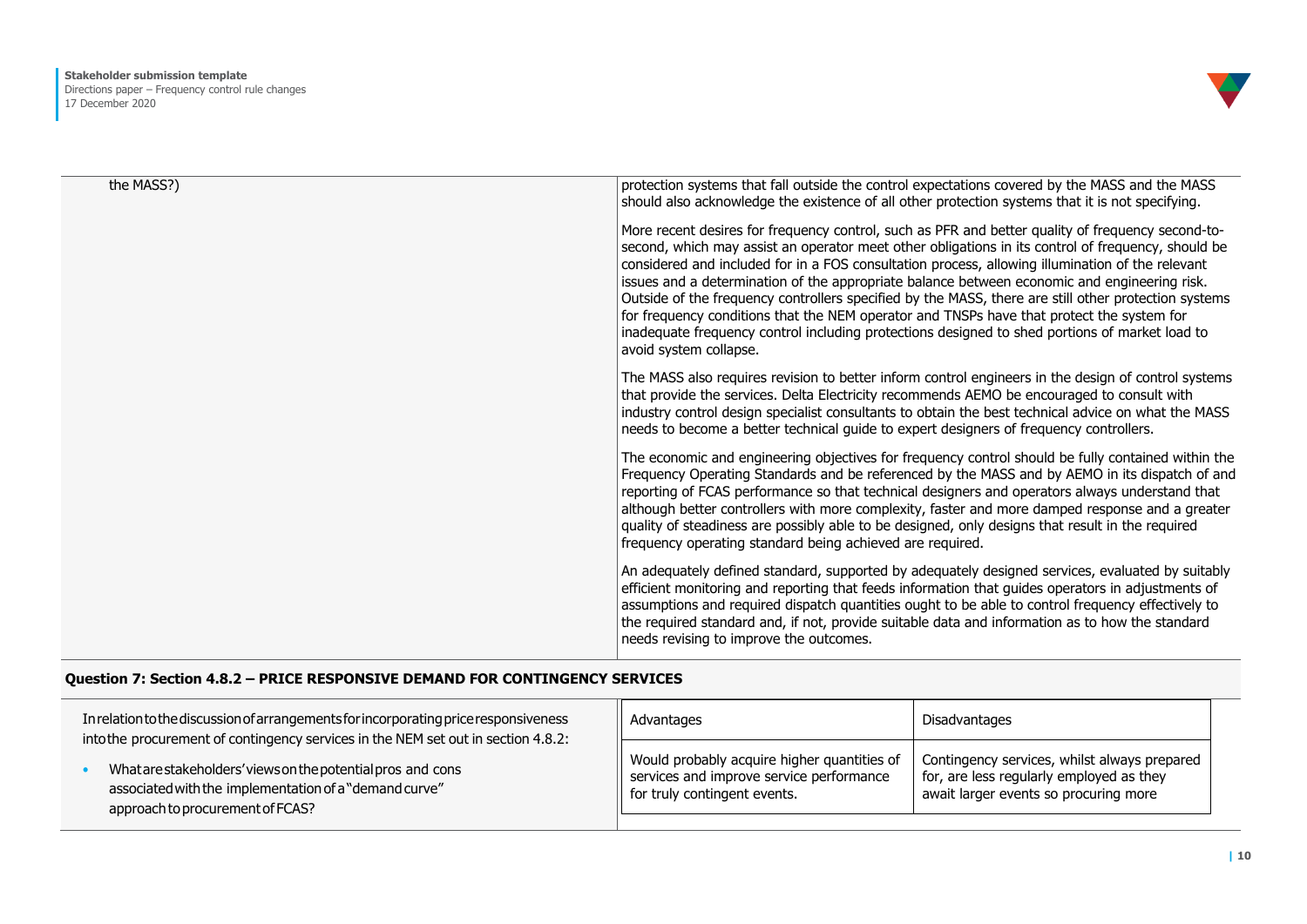

|                                                                                                                                                                   | services for generally what is not utilised<br>may not be efficient.                                                                                                                                                                                                                                                                                                                                                                                                                                                                   |
|-------------------------------------------------------------------------------------------------------------------------------------------------------------------|----------------------------------------------------------------------------------------------------------------------------------------------------------------------------------------------------------------------------------------------------------------------------------------------------------------------------------------------------------------------------------------------------------------------------------------------------------------------------------------------------------------------------------------|
|                                                                                                                                                                   | Actual utilisation of the enabled contingency<br>services is more likely to occur at times of<br>energy supply or contingency service supply<br>shortage and high prices. The demand curve<br>bias as described may prepare the same<br>quantities as are prepared for now in such<br>conditions. Procurement of more services in<br>low price times will not provide necessary<br>frequency support at times when the<br>services and energy supplies are in shorter<br>supply and risks to system security are<br>therefore greater. |
|                                                                                                                                                                   | The effectiveness of contingency services<br>delivery in each event that utilises the<br>service is not directly coupled into the price<br>and quantities being determined for the<br>majority of dispatch intervals where no event<br>actually occurs.                                                                                                                                                                                                                                                                                |
|                                                                                                                                                                   | Contingency services are already a form of<br>reserve market procured in case a large<br>disturbance occurs. Inadequate levels of<br>procurement arguably sometimes occur due<br>to technical assumptions such as adoption of<br>a 1.5% load relief unchanged from 2001 to<br>2019, reduced to 0.5% in 2020 and possibly<br>still too high.                                                                                                                                                                                            |
| What are stakeholders' views on the priority of such a change to the market<br>frameworks?                                                                        | This is a low priority. A more significant issue is that theoretical assumptions that determine the<br>levels of contingency service quantity in today's market may still be incorrect and the market<br>obtaining insufficient levels of service to adequately cope with specific events.                                                                                                                                                                                                                                             |
| If such an approach was to be implemented, what are stakeholders' views on the<br>appropriate governance arrangements, including the potential oversight role for | The approach is considered less important than some independent technical appraisal as to<br>whether the quantities of FCAS currently dispatched are placing the market at unnecessary                                                                                                                                                                                                                                                                                                                                                 |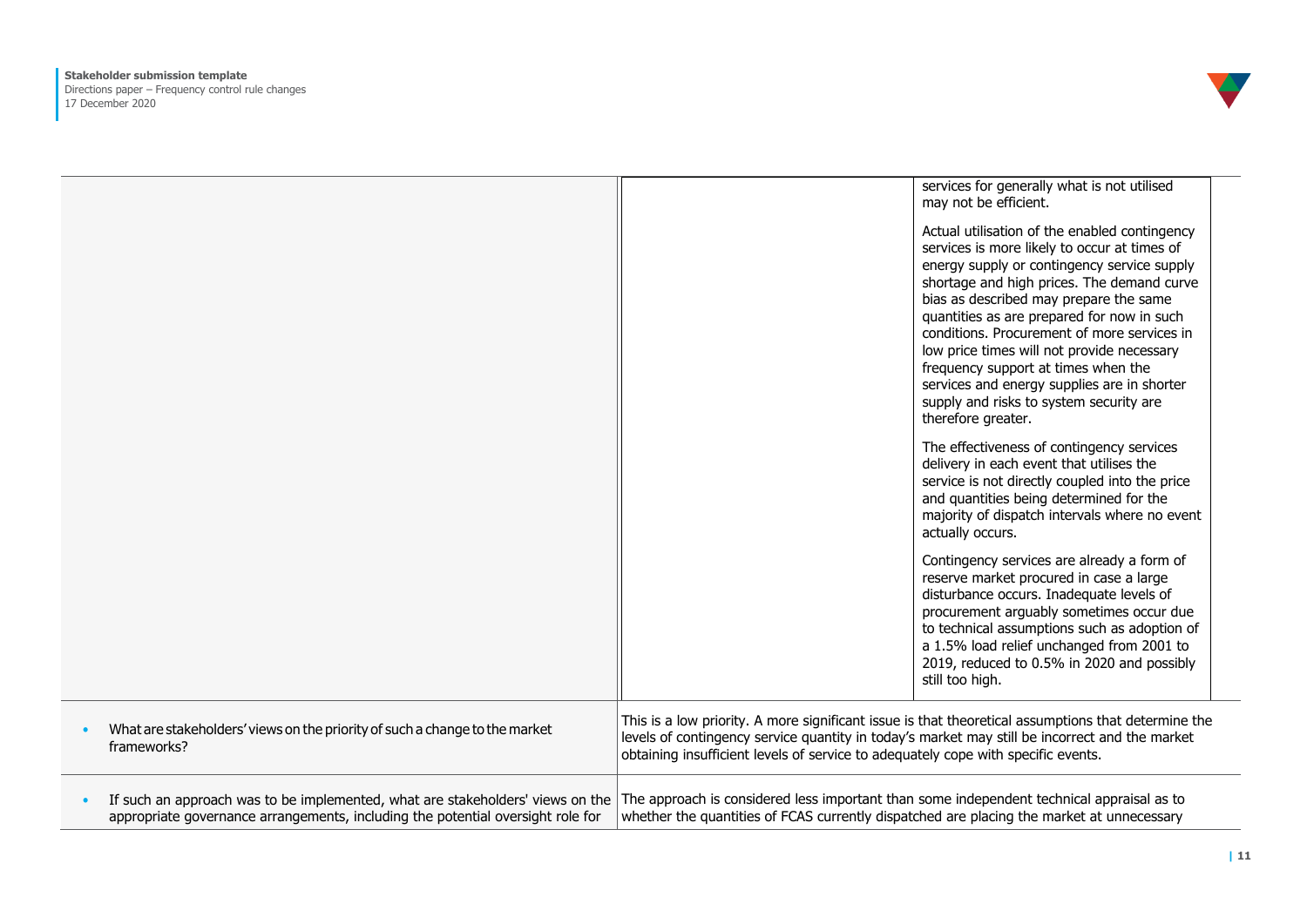

| technical risk due to inaccurate assumptions and insufficient review and exposure of existing poor |
|----------------------------------------------------------------------------------------------------|
| performance and performers.                                                                        |
|                                                                                                    |

#### **Question 8: Section 4.8.3 – INTERACTION BETWEEN MANDATORY PFR & FFR ARRANGEMENTS**

| What are stakeholders' views in relation to the potential interactions between<br>new FFR arrangements and the Mandatory PFR arrangement? | The technology that provides contingency services is, on many large NEM Units, the same<br>technology that delivers Mandatory PFR. Unless separately designed and independent services are<br>to be introduced to provide FFR, it is expected the interactions between Mandatory PFR and FFR<br>will be the same as the now continuous deployment of 6/60s proportional control reserves<br>occurring as a result of Mandatory PFR deployment. |
|-------------------------------------------------------------------------------------------------------------------------------------------|------------------------------------------------------------------------------------------------------------------------------------------------------------------------------------------------------------------------------------------------------------------------------------------------------------------------------------------------------------------------------------------------------------------------------------------------|
|-------------------------------------------------------------------------------------------------------------------------------------------|------------------------------------------------------------------------------------------------------------------------------------------------------------------------------------------------------------------------------------------------------------------------------------------------------------------------------------------------------------------------------------------------------------------------------------------------|

#### **Question 9: Section 4.8.4 – IMPLEMENTATION AND STAGING FOR FFR**

| In relation to the discussion of the implementation arrangements for FFR services as<br>set out in section 4.8.4:<br>What are stakeholders' views in relation to the process for the<br>implementation of FFR arrangements in the NEM? | Delta Electricity suggests that the timing of reforms that develop FFR as a new Contingency FCAS<br>are interdependent with but should be re-evaluated and determined (or redetermined)<br>after, the reforms that incentivise PFR have concluded and been implemented and that therefore<br>FFR may be better proposed in this current determination as being necessary but recommended to<br>be designed in detail following commissioning of eventual PFR solutions from, or hopefully before,<br>June 2023. Many existing contingency FCAS service mechanisms utilise the same mechanisms as<br>that which deliver mandatory PFR. The designs of all existing and future perceived actual<br>contingency FCAS service mechanisms and the quantities required of them will therefore be<br>potentially impacted by the PFR service eventually conceived and developed. The eventual PFR<br>service may directly influence the dispatch amounts and required speed of response of all eventual<br>Contingency responses. Actual contingency responses are required far more infrequently to that of<br>PFR and Regulation FCAS responses and hence the design of the latter will have far more impact<br>on FFR design than will FFR designs have on PFR. |
|----------------------------------------------------------------------------------------------------------------------------------------------------------------------------------------------------------------------------------------|-------------------------------------------------------------------------------------------------------------------------------------------------------------------------------------------------------------------------------------------------------------------------------------------------------------------------------------------------------------------------------------------------------------------------------------------------------------------------------------------------------------------------------------------------------------------------------------------------------------------------------------------------------------------------------------------------------------------------------------------------------------------------------------------------------------------------------------------------------------------------------------------------------------------------------------------------------------------------------------------------------------------------------------------------------------------------------------------------------------------------------------------------------------------------------------------------------------------------------------------------------------|
|                                                                                                                                                                                                                                        | Delta Electricity supports consideration of FFR in FCAS MASS reform but is not convinced that the<br>Rules need many alterations to facilitate such a reform. In its simplest reform, it is possible that<br>AEMO and market participants need only be encouraged by determinations by the AEMC and the<br>Reliability Panel to, at a future time, cooperatively redesign the Market Ancillary Service<br>Specification and dispatch systems in a coordinated and appropriately time-scheduled technical roll-<br>out.<br>However, even before reforms to the MASS to include for FFR are fully detailed, Delta Electricity<br>considers MASS revisions and Rule changes that adequately incentivises a balanced marketised                                                                                                                                                                                                                                                                                                                                                                                                                                                                                                                                 |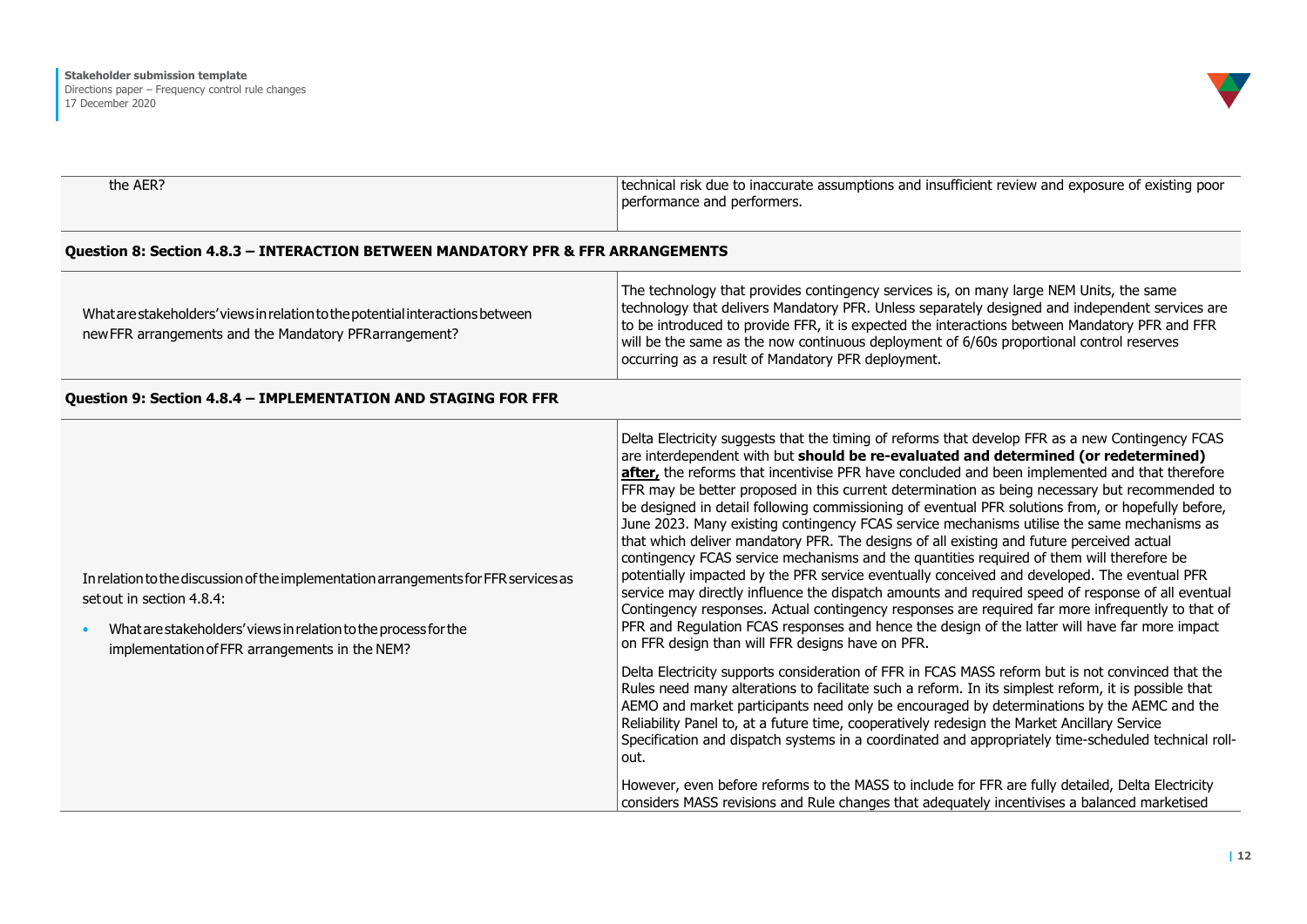|                  | Directions paper - Frequency control rule changes |  |  |
|------------------|---------------------------------------------------|--|--|
| 17 December 2020 |                                                   |  |  |

|                                                                                                                                                                  | version of PFR is a preceding reform to pursue to completion perhaps with some level of insight as<br>to how FFR and existing contingency and regulation FCAS will interact with market efficient PFR.                                                                                                                                                                                             |
|------------------------------------------------------------------------------------------------------------------------------------------------------------------|----------------------------------------------------------------------------------------------------------------------------------------------------------------------------------------------------------------------------------------------------------------------------------------------------------------------------------------------------------------------------------------------------|
| What are stakeholders' views on the potential need for interim or<br>transitional arrangements as part of the transition to spot market<br>arrangements for FFR? | Transitional arrangements may become necessary if the final implementation of FFR is delayed or<br>needs to be adjusted due to delays in any preceding or interdependent reforms, such as the<br>incentivisation of adequate PFR, which Delta Electricity recommends be implemented distinctly<br>prior to finalising the details for the FFR and any subsequent contingency service MASS reforms. |

# **CHAPTER 5** – PRIMARY FREQUENCY RESPONSE INCENTIVE ARRANGEMENTS

|  | Question 10: Section 5.1.3 - THE ROLE OF MANDATORY PFR |  |  |  |  |
|--|--------------------------------------------------------|--|--|--|--|

|                                                                                                                                                                                                                                      | The present mandatory PFR arrangement has narrowed normal operating frequency performance to well<br>inside the NOFB. The tightness of control appears to provide services well in excess of the present<br>prescribed Frequency Operating Standard and, at least, better than what Delta Electricity has records for<br>what existed in 2007. Performance better than what was being delivered in 2007 and perhaps pre-NEM<br>seems overly conservative.                                                                                                                                                                                                                                                                                                                                                                                                                                                                                                          |
|--------------------------------------------------------------------------------------------------------------------------------------------------------------------------------------------------------------------------------------|--------------------------------------------------------------------------------------------------------------------------------------------------------------------------------------------------------------------------------------------------------------------------------------------------------------------------------------------------------------------------------------------------------------------------------------------------------------------------------------------------------------------------------------------------------------------------------------------------------------------------------------------------------------------------------------------------------------------------------------------------------------------------------------------------------------------------------------------------------------------------------------------------------------------------------------------------------------------|
| In relation to the discussion of the role for a mandatory obligation as part of the<br>enduring PFR arrangements in the NEM, set out in section 5.1.3:<br>Do stakeholders agree that a mandatory PFR arrangement provides a valuable | However, the Mandatory PFR has not necessarily produced steadier local frequency second-to-second,<br>the steadiness of which is now complicated by more regular but not necessarily perfectly coordinated<br>mandatory PFR reactions from the assortment of governing technologies, metrology systems and<br>controllers.                                                                                                                                                                                                                                                                                                                                                                                                                                                                                                                                                                                                                                         |
| safety net to help protect the power system from significant non-credible<br>contingency events?                                                                                                                                     | A mandatory wideband PFR that overrides inadequate automated dispatch outcomes is possibly required,<br>but to Delta Electricity, this system may actually represent a protection system and not a control system.<br>A mandated protection systems, if to be eventually determined for frequency, ought to be included for in<br>Generator Performance Standards and not the MASS. Such systems may also need to necessarily be<br>decoupled from automatic dispatch system targets previously seen to cause unchecked frequency<br>conditions well outside the FOS expectation such as what occurred in NSW on Tuesday 28 January 2020<br>when frequency as high as 50.3Hz was held outside the NOFB for over 50minutes due to incorrect data<br>and reactions from AEMOs AGC. This occasion highlighted how, if the AEMO AGC is in error, no amount<br>of conventional FCAS service can adjust for the conditions but a wider band PFR protection system might. |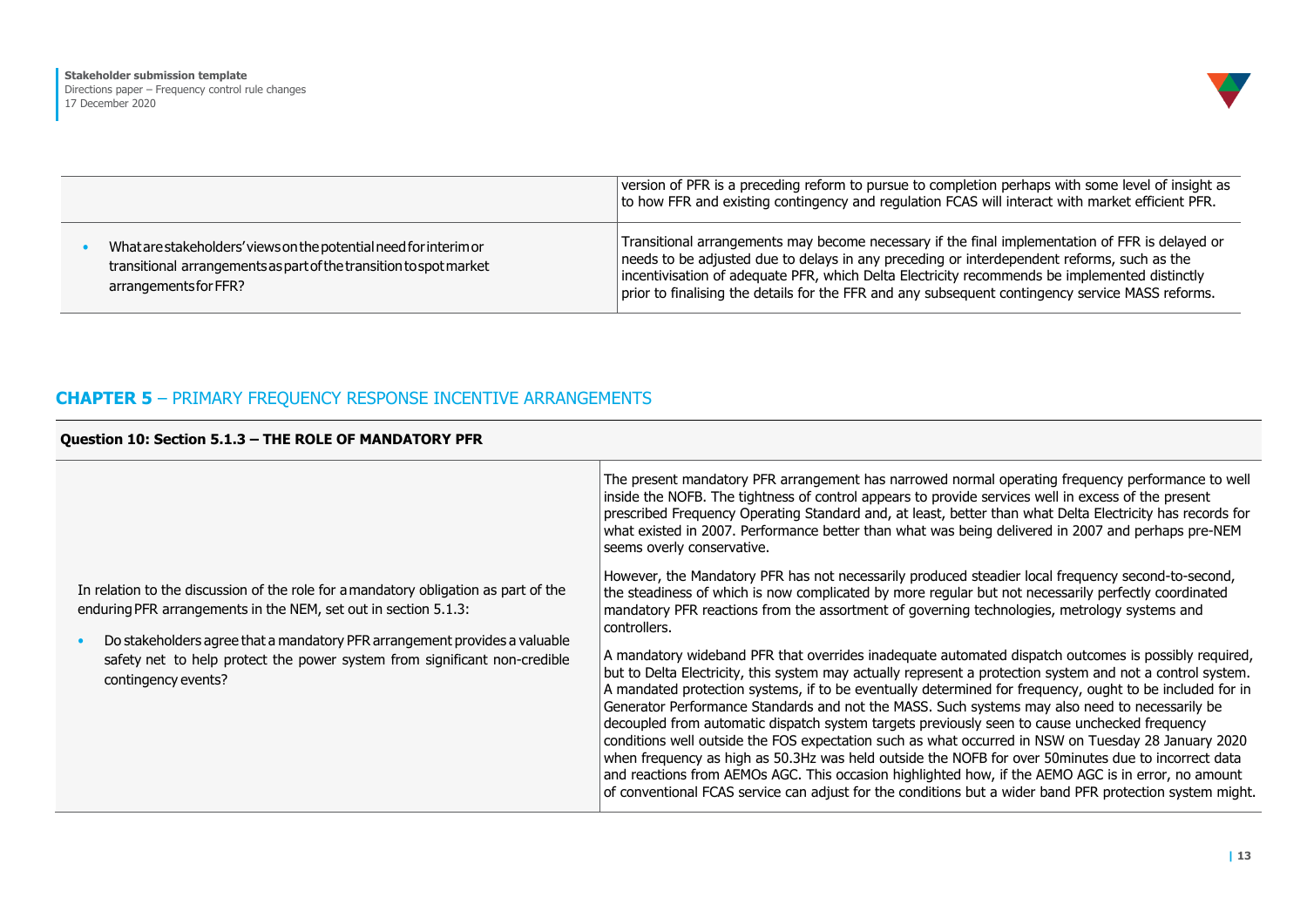

|  | Do stakeholders agree that the narrow, moderate and wide settings for a<br>mandatory PFR responseband adequately represent the broad policy options for | The NEM operated without mandatory PFR from 2001 to 2020. It is arguable that a mandatory PFR Rule<br>was required as a result of reactions from participants to overzealous policing of precise energy dispatch<br>conformance, inadequate design and expectations of the original FCAS regulation service, inadequate<br>market valuation and compensation for traditional primary frequency systems but, in Delta Electricity's<br>opinion, apart from the above a definite contributing factor has been the growing dispatch percentage of<br>intermittent generating sources on both the supply and demand sides of the NEM. |
|--|---------------------------------------------------------------------------------------------------------------------------------------------------------|-----------------------------------------------------------------------------------------------------------------------------------------------------------------------------------------------------------------------------------------------------------------------------------------------------------------------------------------------------------------------------------------------------------------------------------------------------------------------------------------------------------------------------------------------------------------------------------------------------------------------------------|
|  | the frequency response band for Mandatory PFR?                                                                                                          | A marketised PFR is considered feasible in either reforms to FCAS for regulation services or via some<br>other method.                                                                                                                                                                                                                                                                                                                                                                                                                                                                                                            |
|  |                                                                                                                                                         | A wider safety net mandatory PFR applied to all generators and also included in AEMOs AGC is<br>considered to represent a practical protection system which could, using smaller response levels, precede<br>and prevent the deployment of larger-scale protection systems, such as under frequency load shedding.                                                                                                                                                                                                                                                                                                                |

# **Question 11: Section 5.4 – PROBLEM DEFINITION AND REFORM OBJECTIVE — PFR INCENTIVE ARRANGEMENTS RULE CHANGE**

|                                                                                                                                       | The objectives are reasonable, but some additional priority should be assigned to developing a new<br>market service for PFR prior to other frequency control reforms due to the expectation that:                                                                                       |
|---------------------------------------------------------------------------------------------------------------------------------------|------------------------------------------------------------------------------------------------------------------------------------------------------------------------------------------------------------------------------------------------------------------------------------------|
|                                                                                                                                       | PFR will be continuously dispatched,                                                                                                                                                                                                                                                     |
| What are stakeholders' views on the problem definition and reform objectives for<br>enduring PFR arrangements set out in section 5.4? | Required MW quantities of continuously dispatched PFR probably outweigh the existing<br>quantities of regulation FCAS procured,                                                                                                                                                          |
|                                                                                                                                       | Projected increase in intermittent generation and subsequent increased inaccuracy in the<br>3.<br>supply/demand balance suggests PFR quantities will be required in increasing amounts to<br>historical equivalents in past years when dispatchable generation was less intermittent and |
|                                                                                                                                       | The inter-dependence of the systems that currently provide continually dispatched PFR with<br>4.<br>systems that provide contingency FCAS services and may provide FFR if developed.                                                                                                     |

## **Question 12: Section 5.4.1 – ECONOMIC ANALYSIS OF MANDATORY PFR**

| In relation to the discussion of the costs and benefits of Mandatory PFR<br>arrangements set out in section 5.4.1: |                                                                                 | The curve is a good focus point to help guide the NEM and, preferably the reliability panel, in settling<br>once and for all what the PFCB should really be. The market tries to provide a balance between<br>preferences ranging between extremes of expensive technical precision and risk-minimalised operation to |
|--------------------------------------------------------------------------------------------------------------------|---------------------------------------------------------------------------------|-----------------------------------------------------------------------------------------------------------------------------------------------------------------------------------------------------------------------------------------------------------------------------------------------------------------------|
|                                                                                                                    | What are stakeholders' views of the indicative curves for costs and benefits of | that of inaccurate wider control of frequency that reduces accuracy of engineering calculations and                                                                                                                                                                                                                   |
|                                                                                                                    | Mandatory PFR with respect to the frequency response band settings, set out     | expectations because nominal frequency is too often not actually 50Hz. However, if the costs of either                                                                                                                                                                                                                |
|                                                                                                                    |                                                                                 | are not well understood it is uncertain if the total costs at either end of the scale can accurately be                                                                                                                                                                                                               |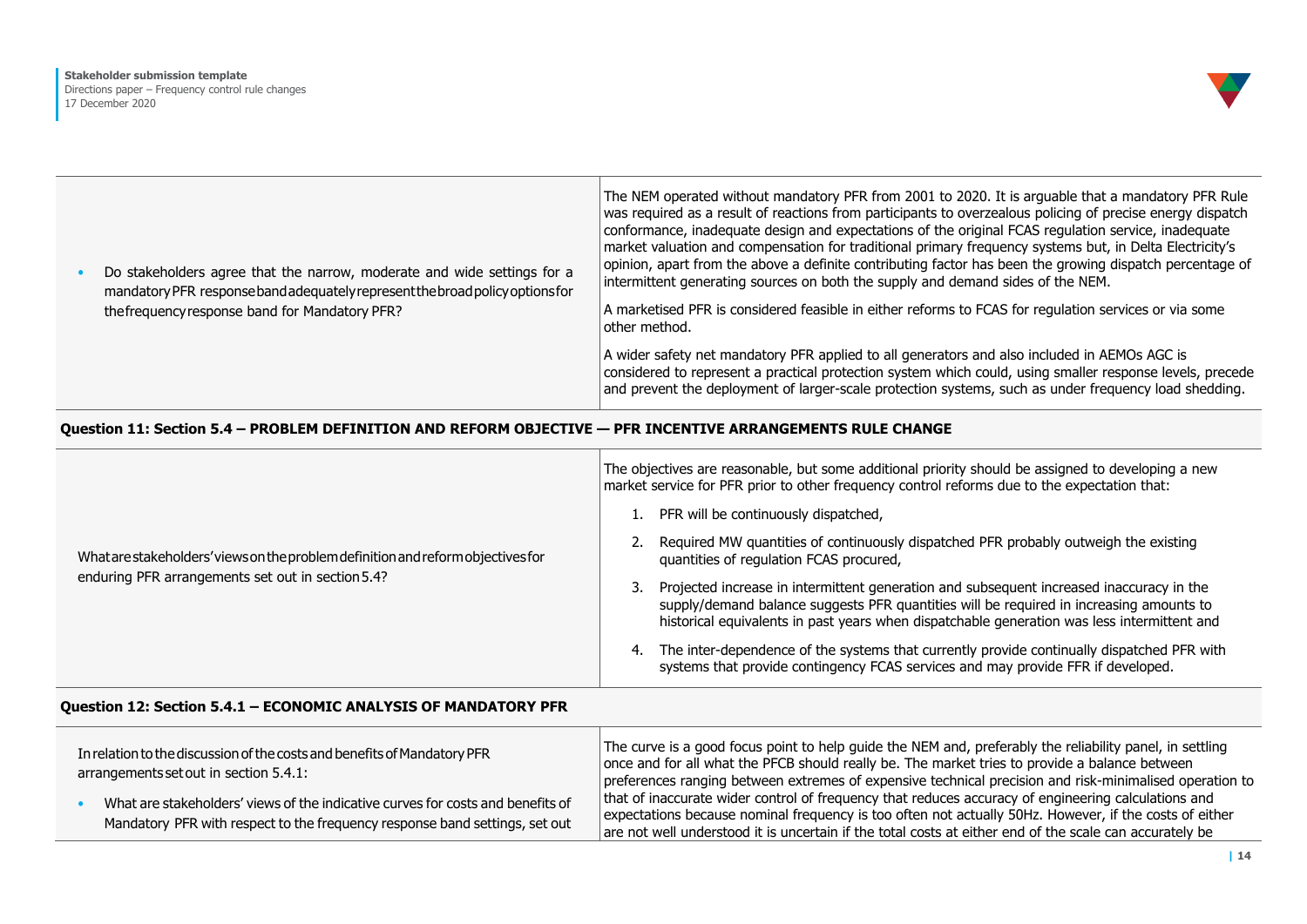

| in figure 5.4?                                                                                                                                                                                                                | plotted on the same curve with the same axis as the expected security benefits. If the total costs dwarf<br>the actual estimated benefits then Low, moderate and high-cost comparisons become less relevant to<br>examine.                                                                                                                                                                                                                                                                                                                                                                                                                                                                                                                                                                                                                                                                                                                                                                                                                                                                                              |
|-------------------------------------------------------------------------------------------------------------------------------------------------------------------------------------------------------------------------------|-------------------------------------------------------------------------------------------------------------------------------------------------------------------------------------------------------------------------------------------------------------------------------------------------------------------------------------------------------------------------------------------------------------------------------------------------------------------------------------------------------------------------------------------------------------------------------------------------------------------------------------------------------------------------------------------------------------------------------------------------------------------------------------------------------------------------------------------------------------------------------------------------------------------------------------------------------------------------------------------------------------------------------------------------------------------------------------------------------------------------|
|                                                                                                                                                                                                                               | Should the Blue and yellow lines be represented on the same axis? It might be worth considering<br>whether the aggregate system benefits are in general much smaller, similar or much larger than the cost<br>representations. If the benefits are truly much smaller than the overall costs, then the least cost and<br>perhaps widest control may be appropriate. If the benefits are much higher than the overall costs in any<br>of the cost scenarios, it may be largely incidental and the tightest possible control desired.                                                                                                                                                                                                                                                                                                                                                                                                                                                                                                                                                                                     |
|                                                                                                                                                                                                                               | The issue is really about evidence of the necessity which, in thorough reporting of data measured against<br>an appropriately determined standard, should drive any need for tighter or in fact higher quality of<br>control.                                                                                                                                                                                                                                                                                                                                                                                                                                                                                                                                                                                                                                                                                                                                                                                                                                                                                           |
| Do stakeholders agree that the frequency response band setting is a key variable<br>for the determination of enduring PFR arrangements that meet the power<br>system needs and are economically efficient over the long term? | The frequency band setting is a key variable and ought to be economically appraised and included in an<br>eventual revision to the Frequency Operating Standard.                                                                                                                                                                                                                                                                                                                                                                                                                                                                                                                                                                                                                                                                                                                                                                                                                                                                                                                                                        |
| What are stakeholders' views on the effectiveness of the exemption framework<br>under the Mandatory PFR arrangement?                                                                                                          | The framework is adequate. It is possible there are other less theoretical and specific exemption<br>rationales but in application, from experience with AEMOs PFRR process, it is considered such specific<br>rationales, if adequately explained would be considered by AEMO.                                                                                                                                                                                                                                                                                                                                                                                                                                                                                                                                                                                                                                                                                                                                                                                                                                         |
| What are stakeholders' views on the role that the allowance for variable<br>droop settings plays in relation to the cost impacts of Mandatory PFR?                                                                            | An aspect that may not have been fully understood by AEMO is that whilst particular machines have<br>droop equations and what the paper describes as less aggressive droop responses for smaller frequency<br>reactions required by PFR, certain technologies, such as coal-fired boilers and its supporting firing<br>equipment have long time constants and in order to balance the operation of the boilers, firing systems<br>are fed-forward to ensure the utilised (or underutilised) steam is adequately controlled in the boiler to<br>prevent interruption and mechanical damage. In such systems, the boiler MW rates to maintain the Unit<br>stability are subsequently several times larger than the droop reactions. Hence the reason that Units<br>would prefer to adopt wider deadbands and reduce the necessity to react to achieve technically supreme<br>frequency steadiness.<br>Cost impacts need to consider that every reaction required from such equipment is costly and if some of<br>it can be avoided to meet a less technically supreme quality standard, this will save fuel costs, smooth |
|                                                                                                                                                                                                                               | the reactions required by the unit and lengthen the life of such equipment by limiting fuel, flame, steam<br>pressure and temperature variations.                                                                                                                                                                                                                                                                                                                                                                                                                                                                                                                                                                                                                                                                                                                                                                                                                                                                                                                                                                       |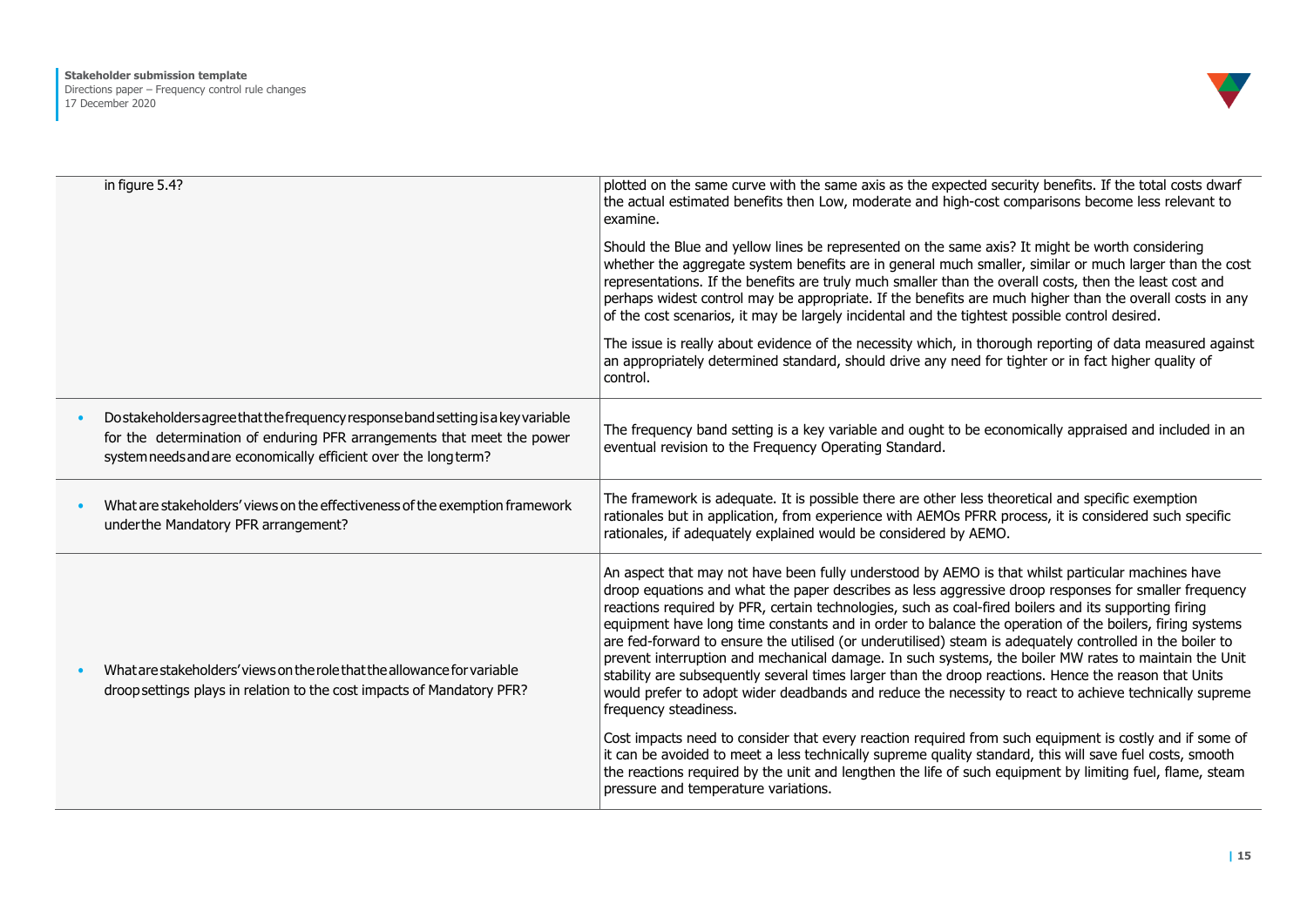

| Based on the initial roll out of the Mandatory PFR arrangement to<br>generators over 200MW, what are stakeholders' views on how the cost<br>impacts of Mandatory PFR are impacted by the proportion of the fleet that<br>is responsive to frequency variations? | The tightness of the deadband is one aspect and the costs are borne evenly if plant are on similar<br>deadbands and droops with similar stored energy levels supporting raise actions. As stored energy levels<br>are not mandated to support raise services, some level of disproportionality will be occurring with the<br>present Mandatory PFR if any plants are not maintaining stored energy for PFR. Similarly, successful<br>obtained variations may be skewing cost impacts on participants. |
|-----------------------------------------------------------------------------------------------------------------------------------------------------------------------------------------------------------------------------------------------------------------|-------------------------------------------------------------------------------------------------------------------------------------------------------------------------------------------------------------------------------------------------------------------------------------------------------------------------------------------------------------------------------------------------------------------------------------------------------------------------------------------------------|
| What other considerations are there in relation to developing effective<br>and efficient arrangements for PFR in the NEM?                                                                                                                                       | The required standard and what is <b>truly measurable</b> in reporting performance as opposed to what is<br>predicted from lesser performance. The latter is only a prediction. Actual performance and actual<br>reactions in true system events should be assigned higher importance and relevance than predictions and<br>be utilised in making the predictions.<br>The quality of frequency control. Whilst frequency is currently being controlled within a tighter control                       |
|                                                                                                                                                                                                                                                                 | band, it remains unsteady within that band which may not be controllable due to variability and<br>predictability of intermittent generation on both the supply and demand side of dispatch considerations.                                                                                                                                                                                                                                                                                           |
|                                                                                                                                                                                                                                                                 | The proportion of intermittency in dispatch is considered worthwhile in inclusion in determinations of<br>FCAS service quantities. If intermittent sources have a higher causation per installed MW, then dispatch<br>could be improved if it was adjusted for this observation to provide more FCAS service when higher<br>percentage intermittent generation is dispatched.                                                                                                                         |

## **Question 13: Section 5.5 – ADVICE FOR ENDURING PFR ARRANGEMENTS**

| What are stake holders' views of the Commission's proposed approach to obtaining<br>advice to inform its determination of enduring arrangements for PFR in the<br>NEM? | The AEMC is encouraged to prepare or ensure its independent advisers prepare their own independent<br>trends and comparisons from frequency data obtained prior to and post mandatory PFR implementation.<br>Delta Electricity maintains its own records and can demonstrate that the mandatory PFR Rule has<br>delivered PFR and frequency control within deadbands tighter than that being achieved in 2007. If this is<br>the case, then the Mandatory PFR is likely to be over delivering, costing the industry with its inefficiency<br>as was predicted by many in the industry would occur in its adoption. It is not expected that AEMO will<br>openly agree that it has done because AEMOs purposes are not necessarily based on meeting a defined<br>standard but rather on avoiding "possible" conditions that might arise due to a myriad of causes other<br>than just frequency control such as which occurred in events on the 25 August 2018 (protection system<br>failures, AGC system reactions, inadequate operating reaction times to regional separation, lack of<br>regional FCAS preparation, insufficient FCAS quantities due to inadequate dispatch assumptions). |
|------------------------------------------------------------------------------------------------------------------------------------------------------------------------|-------------------------------------------------------------------------------------------------------------------------------------------------------------------------------------------------------------------------------------------------------------------------------------------------------------------------------------------------------------------------------------------------------------------------------------------------------------------------------------------------------------------------------------------------------------------------------------------------------------------------------------------------------------------------------------------------------------------------------------------------------------------------------------------------------------------------------------------------------------------------------------------------------------------------------------------------------------------------------------------------------------------------------------------------------------------------------------------------------------------------------------------------------------------------------------------|

**Question 14: Section 5.6.1 – PROCUREMENT ARRANGEMENTS FOR NARROW BAND PFR SERVICES**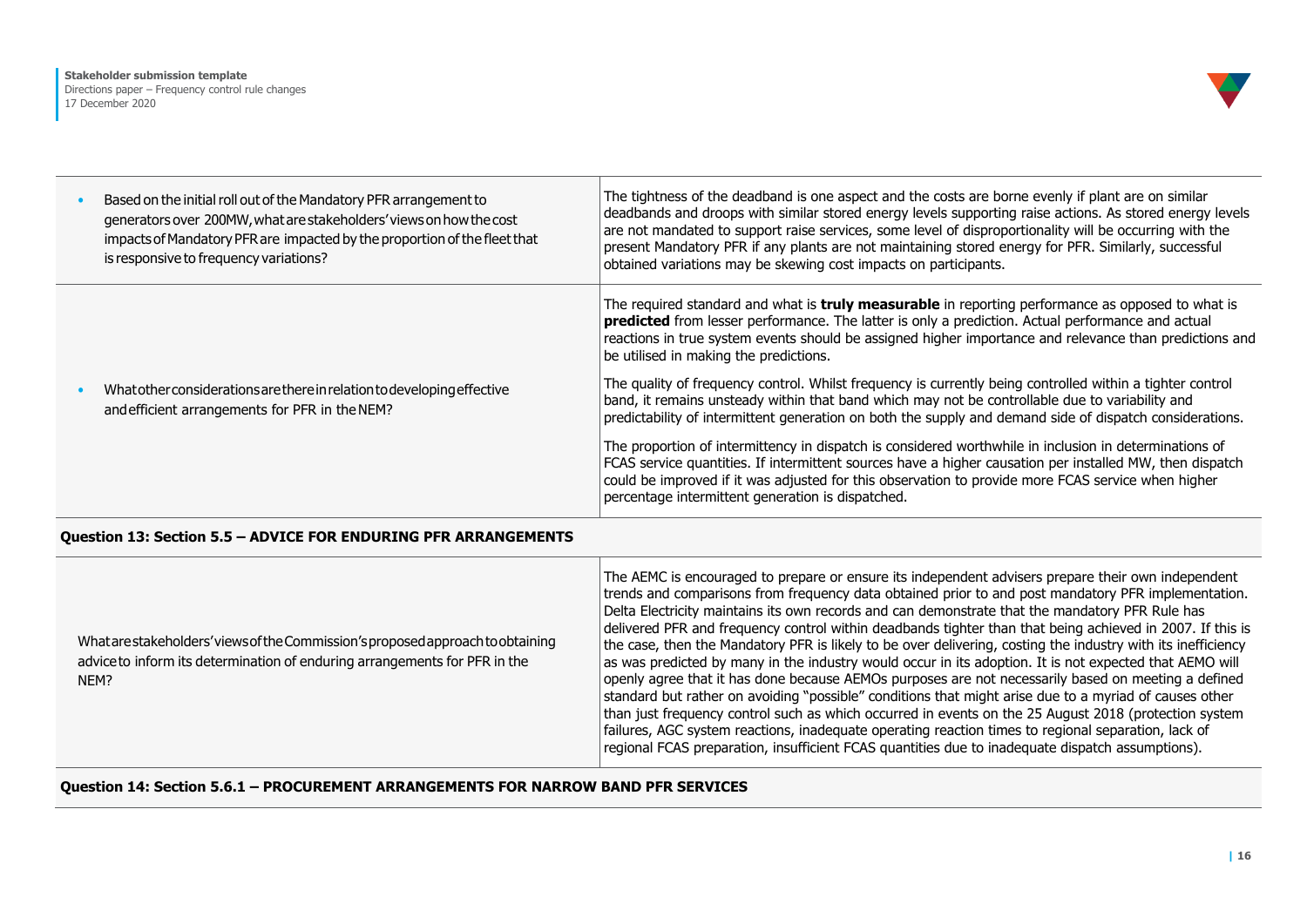

| In relation to the discussion of potential procurement arrangements for narrow<br>band PFR services in section 5.6.1: |                                                                                        |                                                                                                                                                                                                                                                                                                                                                                                                                                                                                                                                                                                                                                                                                                                                                                                                                                                                                         |
|-----------------------------------------------------------------------------------------------------------------------|----------------------------------------------------------------------------------------|-----------------------------------------------------------------------------------------------------------------------------------------------------------------------------------------------------------------------------------------------------------------------------------------------------------------------------------------------------------------------------------------------------------------------------------------------------------------------------------------------------------------------------------------------------------------------------------------------------------------------------------------------------------------------------------------------------------------------------------------------------------------------------------------------------------------------------------------------------------------------------------------|
|                                                                                                                       | What are stakeholders' views on three options identified for further<br>consideration? | Delta Electricity believes the Option A from table 5.2 of the directions paper is possible. In its direction<br>paper, the AEMC has discarded this option. Delta Electricity therefore supports option b. of the options                                                                                                                                                                                                                                                                                                                                                                                                                                                                                                                                                                                                                                                                |
|                                                                                                                       | Existing market ancillary service arrangements<br>a.                                   | mentioned here.                                                                                                                                                                                                                                                                                                                                                                                                                                                                                                                                                                                                                                                                                                                                                                                                                                                                         |
|                                                                                                                       | New market ancillary service arrangements<br>b.                                        |                                                                                                                                                                                                                                                                                                                                                                                                                                                                                                                                                                                                                                                                                                                                                                                                                                                                                         |
|                                                                                                                       | New incentive-based arrangements for voluntary provision<br>c.                         |                                                                                                                                                                                                                                                                                                                                                                                                                                                                                                                                                                                                                                                                                                                                                                                                                                                                                         |
|                                                                                                                       | Are there any other options that would be preferable?                                  | In its direction paper, the AEMC has already discarded previously conceived options due to<br>determinations based on previous advice and information. It may be worth re-examining the information<br>that informed the AEMC that the challenges of merging FCAS regulation and PFR are too insurmountable.<br>FCAS Regulation and PFR work continuously on managing the small and, due to intermittency of some<br>new technology on the generation and demand sides, increasing levels of variability. The Mandatory PFR<br>has reduced the wider variations away from 50Hz to well within the NOFB but it has not produced a flat<br>line 50Hz result. Delta Electricity believes this is due to the growing inaccuracy of dispatch from the<br>increasing quantities of mismatched dispatch outcomes arising from constant and difficult to predict<br>variations in sun and wind. |
|                                                                                                                       |                                                                                        | Whether PFR is a new market or a merged market directly affects the overall complexity of the eventual<br>solutions for this problem. Multiple markets that are not coupled well together or to energy dispatch to<br>produce a desired coordinated outcome will possibly worsen the overall frequency situation considering<br>that all have to also work with decisions and actions made by the AEMO's AGC. Of interest to this point is<br>the fact that AEMO have, in the Mandatory PFR implementation, recently favoured FCAS Contribution<br>Factor resolution over steadiness of actual system frequency suggesting AEMO now have less concerns<br>than they did previously as to present risks to system security from inadequate frequency control.                                                                                                                            |

## **Question 15: Section 5.6.2 – PROCUREMENT ARRANGEMENTS FOR NARROW BAND PFR SERVICES**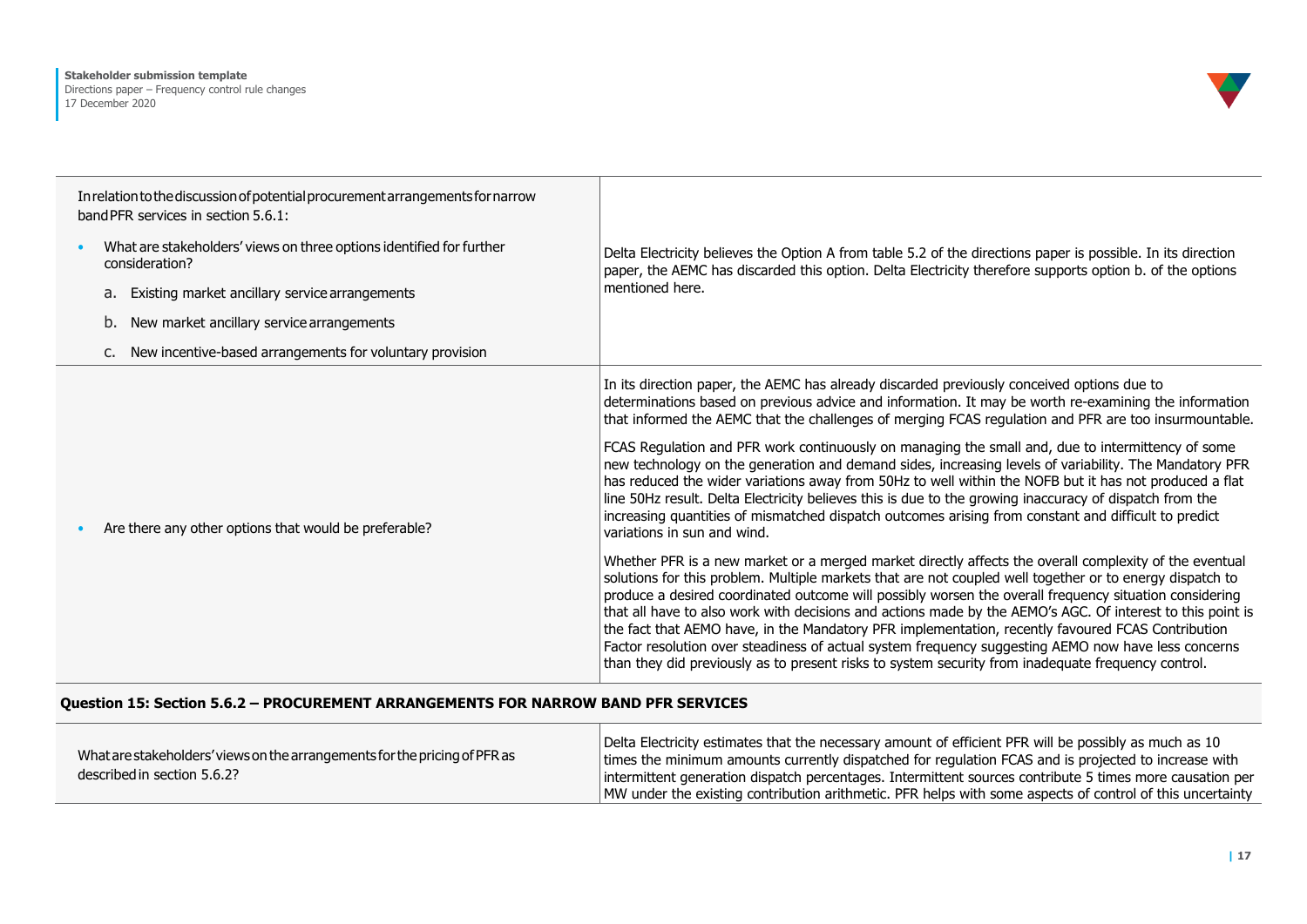

| so the delivery of it in appropriate quantities is expected to be continuously required in increasing<br>quantities.                                                                                                                                                                                                                                                                                                                                                                                                           |
|--------------------------------------------------------------------------------------------------------------------------------------------------------------------------------------------------------------------------------------------------------------------------------------------------------------------------------------------------------------------------------------------------------------------------------------------------------------------------------------------------------------------------------|
| Large quantities required in dispatch of a service that is essentially costly for generators to produce in<br>terms of impact on plant wear and tear and in the foregoing of energy market capability (either lost<br>opportunity to generate more MWs for energy due to reserved raising PFR or forced requirements to over<br>generate due to reserved lowering PFR), will be expensive for the market to acquire and expensive if, as<br>requirements may increase, adequate available supply becomes increasingly limited. |
| The market needs to be prepared to price the service appropriately and signal strongly to engineering<br>innovators and investors that the capability is essential and will be adequately rewarded.                                                                                                                                                                                                                                                                                                                            |

## **Question 16: Section 5.6.3 – ALLOCATION OF COSTS FOR NARROW BAND PFR**

| What are stakeholder's views on the allocation of costs for narrow band PFR<br>services as described in section 5.6.3?                                                                                                          | A "contributor pays" process can work but of immediate concern is that the present methodology was<br>recently found by AEMO as dysfunctional in some way as a result of the mandatory PFR implementation.<br>Such dysfunctionality needs more transparency and discussion with all market participants to uncover<br>more clearly whether the AEMO AGC is inadequately configured and, as a result, is a more substantial<br>contributor to frequency unsteadiness than previously thought. Interfaces with AEMOs AGC and each<br>dispatched operating Unit could also benefit from collective coordinated discussions between AEMOs<br>control engineers and local control engineers to uncover further causes of poor coordination in the<br>automatic dispatch systems.                                                                                                                                                                                                                                          |
|---------------------------------------------------------------------------------------------------------------------------------------------------------------------------------------------------------------------------------|----------------------------------------------------------------------------------------------------------------------------------------------------------------------------------------------------------------------------------------------------------------------------------------------------------------------------------------------------------------------------------------------------------------------------------------------------------------------------------------------------------------------------------------------------------------------------------------------------------------------------------------------------------------------------------------------------------------------------------------------------------------------------------------------------------------------------------------------------------------------------------------------------------------------------------------------------------------------------------------------------------------------|
| Do stakeholders agree that the any additional costs for narrow band PFR be<br>allocated through the existing causer pays procedure for the allocation of<br>regulation costs (or a revised version as described in section 5.9? | The existing system of contribution pays could be adjusted. Regulation FCAS, as currently dispatched,<br>does not act instantaneously on a Unit's output (It could be reconfigured to by way of a redesign and<br>hence be delivered almost as rapidly as PFR but at present it is not designed in this fashion; As designed<br>by AEMO it is delivered through the energy dispatch controller and has the same level of cautious<br>delivery as does energy dispatch). Because of this fact, it seems that with the development of a PFR<br>market, it would be overreach and inappropriate for FCAS regulation costs to continue to be calculated<br>over a 4s basis.<br>PFR, in contrast to regulation FCAS, causes a instant reaction to local frequency variations on the<br>machine's output. Therefore, a suitable analysis calculation, based on the local machine frequency,<br>could better differentiate and assign the 4s-to-4s costs to PFR and remnant 5minute-to-5minute costs to<br>Regulation FCAS. |

**Question 17: Section 5.7 – PATHWAYS FOR ENDURING PFR ARRANGEMENTS**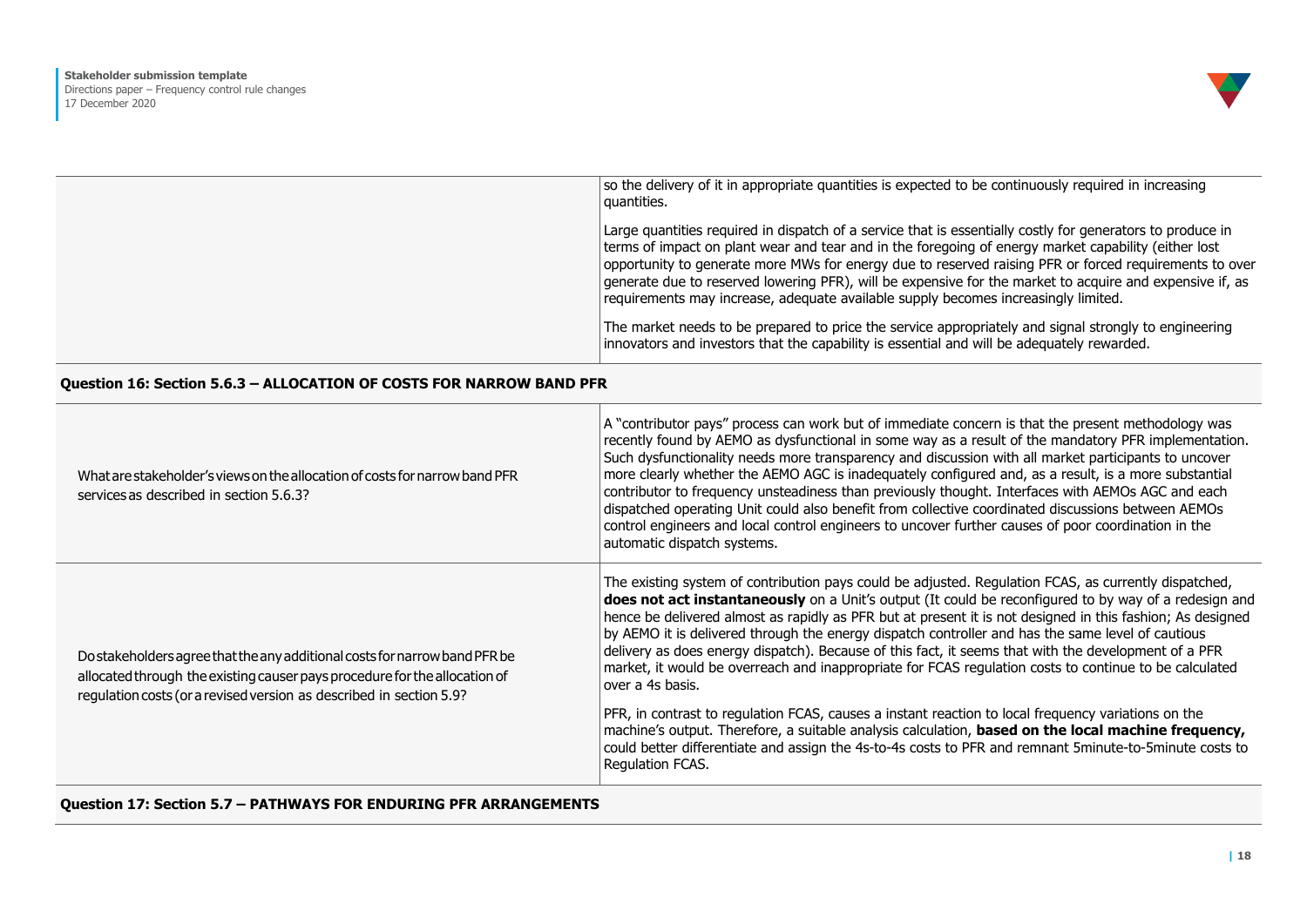# **Stakeholder submission template**

Directions paper – Frequency control rule changes 17 December 2020



| In relation to the pathways for enduring PFR arrangements set out in section 5.7:                                                                                                    | Pathway 2 is preferred. |
|--------------------------------------------------------------------------------------------------------------------------------------------------------------------------------------|-------------------------|
| What are stakeholders' views on the enduring PFR pathways?                                                                                                                           |                         |
| Do stakeholders agree with the Commission's preliminary preference for<br>pathway two? (the widening of the PFCB and the introduction of market<br>arrangements for narrow band PFR) | Yes.                    |

#### **Question 18: Section 5.8 – FUTURE REVIEW OF THE FOS**

# **Question 19: Section 5.9 – REFORMS TO THE NER RELATING TO COST ALLOCATION FOR REGULATION SERVICES – CAUSER PAYS**

| In relation to the proposed reforms to the NER relating to the allocation of<br>regulation costs, set out in section 5.9:<br>What are stakeholders' views on the proposal to allocate regulation costs on the<br>basis of performance against system frequency as opposed to Frequency<br>indicator (FI)? | PFR performance is at best measured using reactions to a machine's local frequency rather than system<br>frequency but system frequency is preferred over AEMO's FI which is filtered and time-lagged which is<br>more relevant to the slower secondary reactions made by the existing Regulation FCAS corrections.                                                                                                                                                                                                                                                                                                                                                                                                                                                                                                                                                 |
|-----------------------------------------------------------------------------------------------------------------------------------------------------------------------------------------------------------------------------------------------------------------------------------------------------------|---------------------------------------------------------------------------------------------------------------------------------------------------------------------------------------------------------------------------------------------------------------------------------------------------------------------------------------------------------------------------------------------------------------------------------------------------------------------------------------------------------------------------------------------------------------------------------------------------------------------------------------------------------------------------------------------------------------------------------------------------------------------------------------------------------------------------------------------------------------------|
| What are stakeholders' views on the proposal to align the sample and application<br>periods for determination of causer pays factors and shorten the application<br>period to 5 minutes, in line with the NEM dispatch interval?                                                                          | A real time performance indicator, if accurate, is preferred. However, it may be too simplistic to expect<br>accuracy and Delta Electricity's experience with the present contribution factor and the capabilities of<br>Units, fuel variations and machinery suggests the current time periods are presently a good compromise<br>that can expose consistently poor performance and encourage improved performance.<br>Delta Electricity suggests this reform can remain on the work platform but perhaps take place at a later<br>time after more experience is gained with how dispatch systems and PFR and further Contingency FCAS<br>system reforms impact on the existing methodology. It is also relevant to note that Mandatory PFR has<br>produced an impact on the existing contribution factor system so some changes may be required more<br>urgently. |
| What are stakeholders' views on the removal or shortening of the ten-day<br>notice period for causer pays contribution factors?                                                                                                                                                                           | Delta Electricity considers the ten-day notice period is suitable for factors assessed over the sample and<br>application periods currently used. If these periods are shortened as is being considered in the directions                                                                                                                                                                                                                                                                                                                                                                                                                                                                                                                                                                                                                                           |